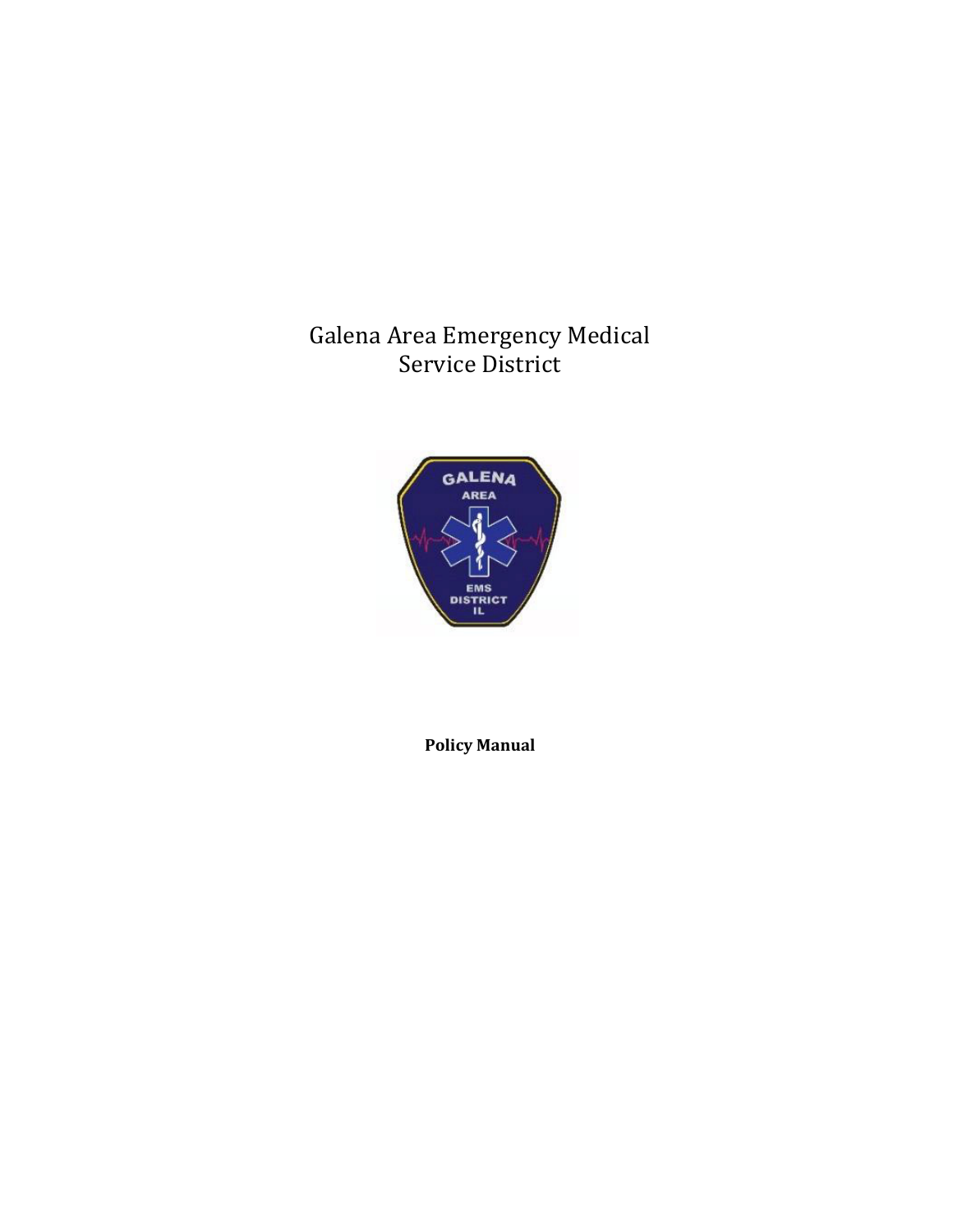# **Contents**

| Mission Statement, Vision, Values, and Nondiscrimination                 | 4         |
|--------------------------------------------------------------------------|-----------|
| <b>Code of Ethics</b>                                                    | 5         |
| Billing for Services Rendered and Patient Accounts Credit and Collection | 6         |
| <b>Records Retention</b>                                                 | 7         |
| Check written and Credit Card use/Contracts/Donations/                   |           |
| Vendor Proof of Liability Coverage/Grant Requests                        | 8         |
| Compensation                                                             | 9         |
| Discipline Rules and Regulations and Grievance Procedure                 | $10 - 12$ |
| Harassment                                                               | 13        |
| Social Media                                                             | 14        |
| Confidential Information                                                 | 15        |
| <b>HIPAA</b>                                                             | $16 - 17$ |
| Alcohol/Drug and Tobacco Use/Tuition and Mileage Reimbursement/Weapons   | 18        |
| Duties & Responsibilities of the Board of Directors                      | 19        |
| Duties & Responsibilities of the Coordinator                             | $20 - 22$ |
| Freedom of Information Act                                               | 23        |
| <b>Facility Security</b>                                                 | 24        |
| Appendix A: Billing Charges                                              | 25        |
| Appendix B: Change of Command                                            | 26        |
| AppendixC: EMS Personal Compensation                                     | 27        |

These policies are in effect for the GAEMS Board of Directors and/or GAEMS Association members.All policies are subject to review and amended as is the Operational Manual as needed.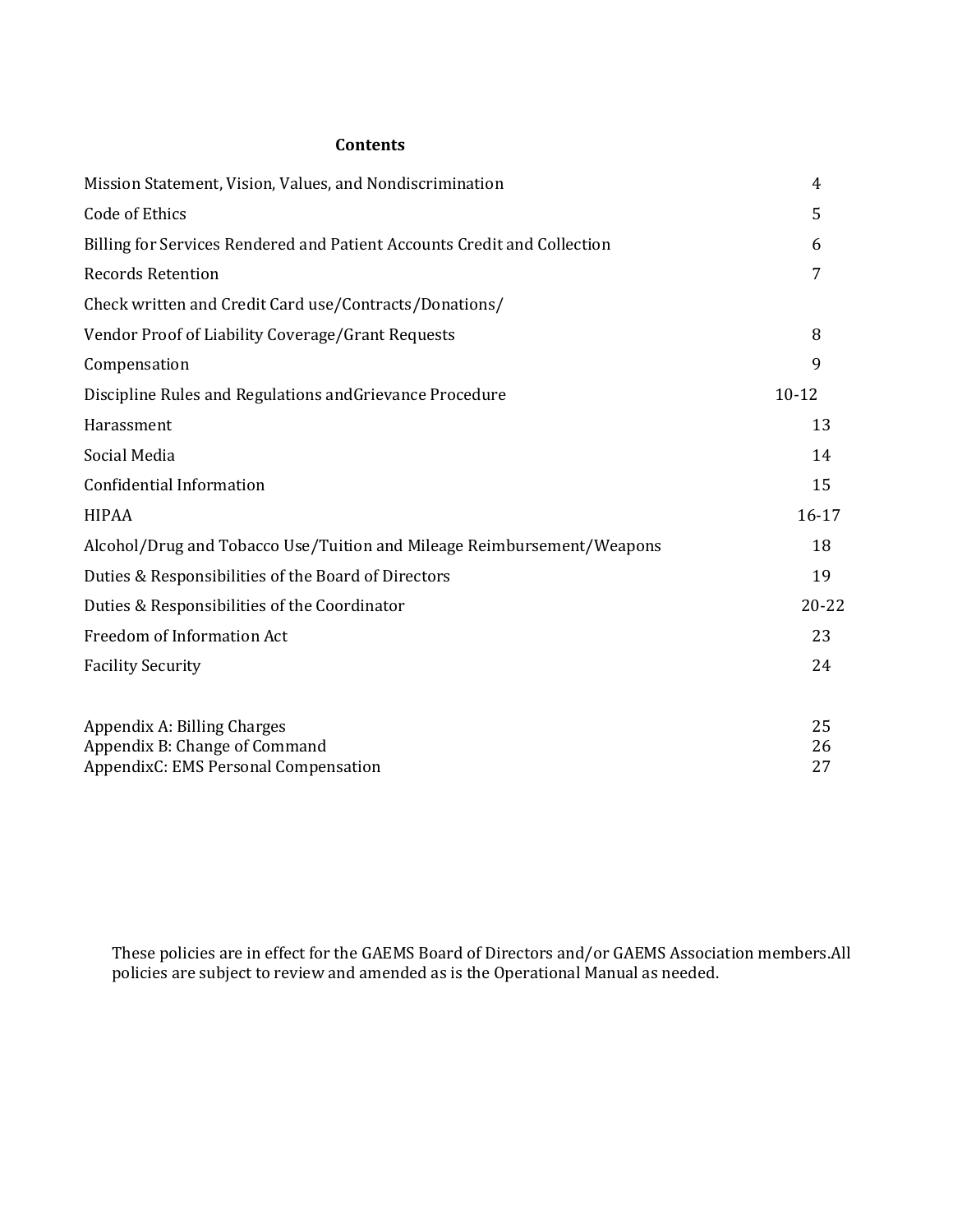

### **Background**

Emergency Service is a noble calling, one, which is founded on mutual respect and trust between EMS providers and the citizens, they serve. To ensure the continuing integrity of the service, the highest standards of ethical conduct must always be maintained.

The Galena Area EMS District has adopted the model and content of the National Firefighter Code of Ethics to the extent of application that best fits the type, size, and structure of the GAEMSD.

**The purpose of this Code of Ethics** is to establish criteria that encourage emergency service providers to promote a culture of ethical integrity and high standards of professionalism in our field. The broad scope of this recommended Code of Ethics is intended to mitigate and negate situations that may result in embarrassment and waning of public support for what has historically been a highly respected profession.

**Ethics comes from the Greek word** *ethos,* **meaning character**. Character is not necessarily defined by how a person behaves when conditions are optimal, and life is good. It is easy to take the high road when the path is paved, and obstacles are few or non-existent. Character is also defined by decisions made under pressure, when no one is looking, when the road contains land mines, and the way is obscured.

**As members of emergency services**, we share a responsibility to project an ethical character of professionalism, integrity, compassion, loyalty and honesty in all that we do, all the time. We need to accept this ethics challenge and be truly willing to maintain a culture that is consistent with the expectations outlined in this document. By doing so, we can create a legacy that validates and sustains distinguished emergency service institutions, and at the same time ensure that we leave this domain in better condition than when we arrived.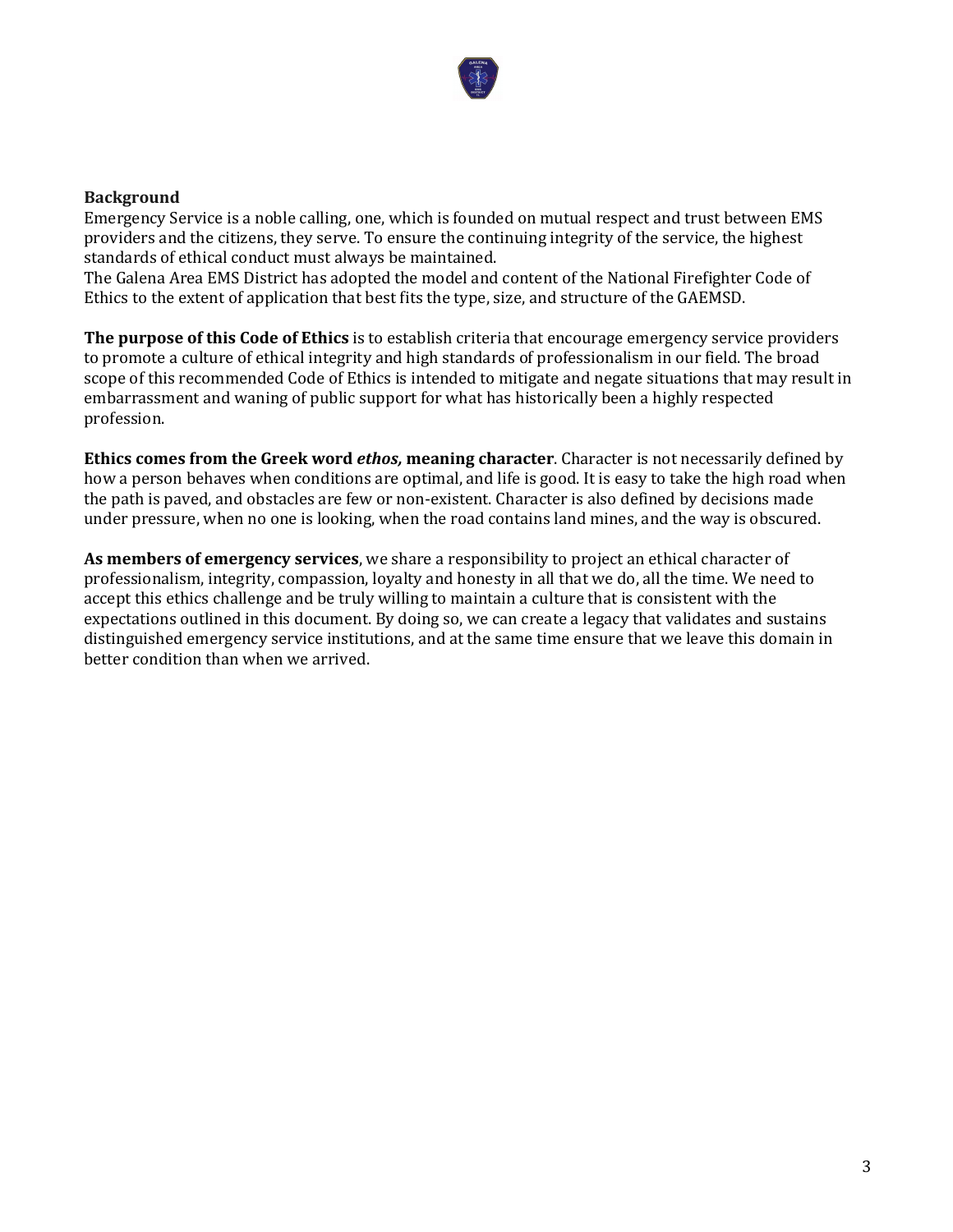

#### **Mission Statement**

To enhance the quality of life and unique character of the Galena Area Emergency Medical Service District by providing prompt, professional emergency medical services with well-trained personnel.

# **Vision Statement**

Provide quality emergency medical care,support education and training, skill development, and community involvement and use these opportunities to further enhance the quality of life of our citizens and visitors.

## **Values**

Embrace and reflect our emergency medical service responsibilities through stewardship, professionalism, integrity, character, accountability and empathy.

# **Non-discrimination Policy**

The Galena Area Emergency Medical Service District will not discriminate and will take 'affirmative action' measures to ensure against discrimination in employment, recruitment, advertisements for membership, employment, compensations, termination, upgrading, promotions and other conditions of employment against any employee or job applicant on the basis of sex, race, ethnicity, national origin, age, religion or any other legally protected characteristic.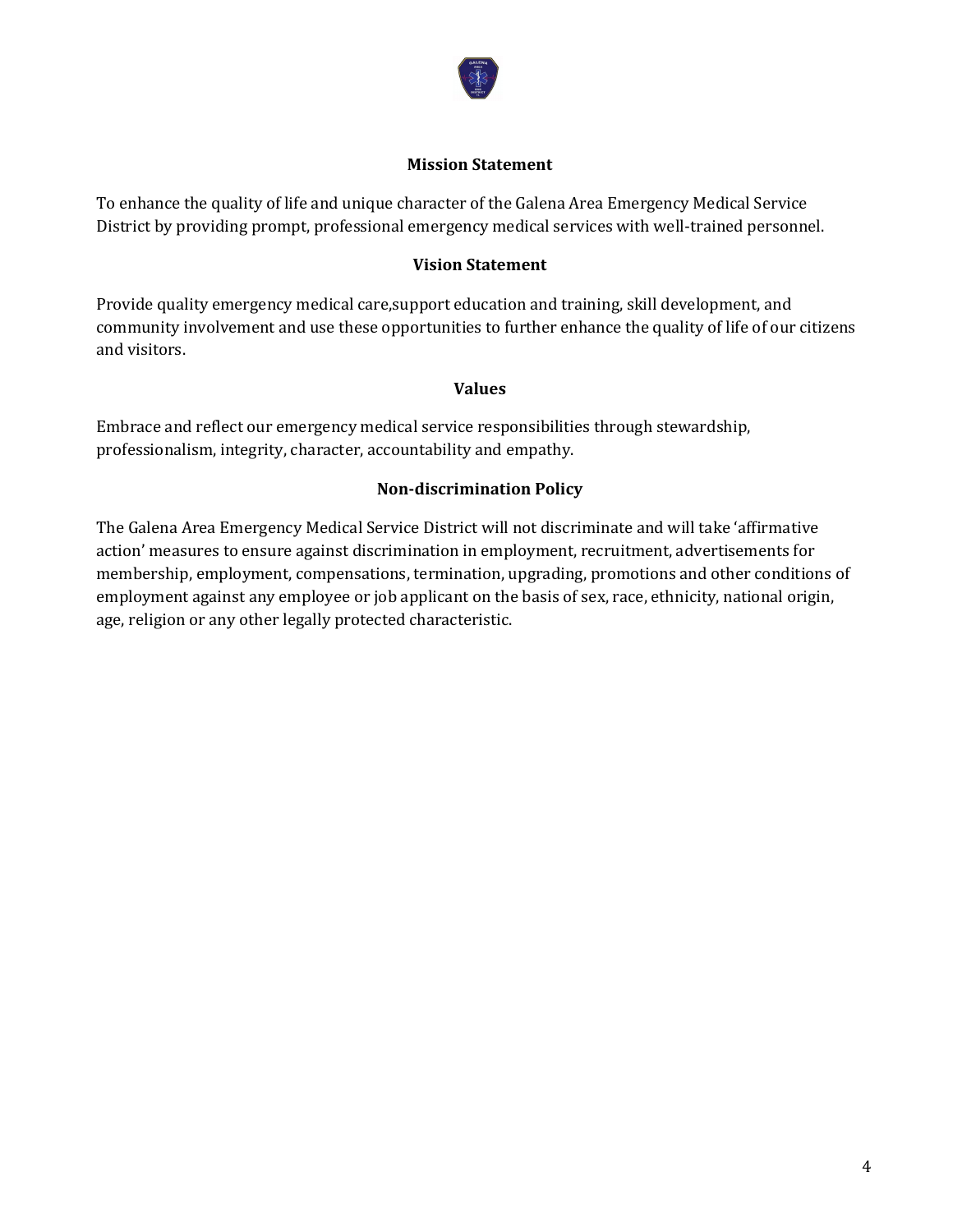

#### **Code of Ethics**

Each person understands that they have the responsibility to conduct themself in a manner that reflects proper ethical behavior and integrity. In so doing, they will help foster a continuing positive public perception of public emergency service.

Always conduct themselves on and off duty, in a manner that reflects positively on the GAEMSD. Accept responsibility for their actions and for the consequences of theiractions.

Support the concept of fairness and the value of diverse thoughts andopinions.

Avoid situations that would adversely affect the credibility or public perception of the Galena Area Emergency Medical Service District, hereafter referred to as the GAEMSDprofession. Be truthful and honest at alltimes.

Be respectful and conscious of each member's safety andwelfare.

Conduct their personal affairs in a manner that does not improperly influence the performance of their duties, or bring discredit to the Galena Area Emergency Medical ServiceDistrict. Recognize that the district serves in a position of public trust that requires stewardship in the honest and efficient use of publicly owned resources, including uniforms, facilities, vehicles and equipment and that these are protected from misuse andtheft.

Exercise professionalism, competence, respect and loyalty in the performance of their duties and use information, confidential or otherwise, gained by virtue of our position, only to benefit those we are entrusted toserve.

Avoid financial investments, outside employment, outside business interests or activities that conflict with or are enhanced by their official position or have the potential to create the perception ofimpropriety.

Responsibly use social networking, electronic communications, or other media technology opportunities in a manner that does not discredit, dishonor or embarrass the organization, the GAEMSD and the public. It is also understood that failure to resolve or report inappropriate use of this media equates to condoning thisbehavior.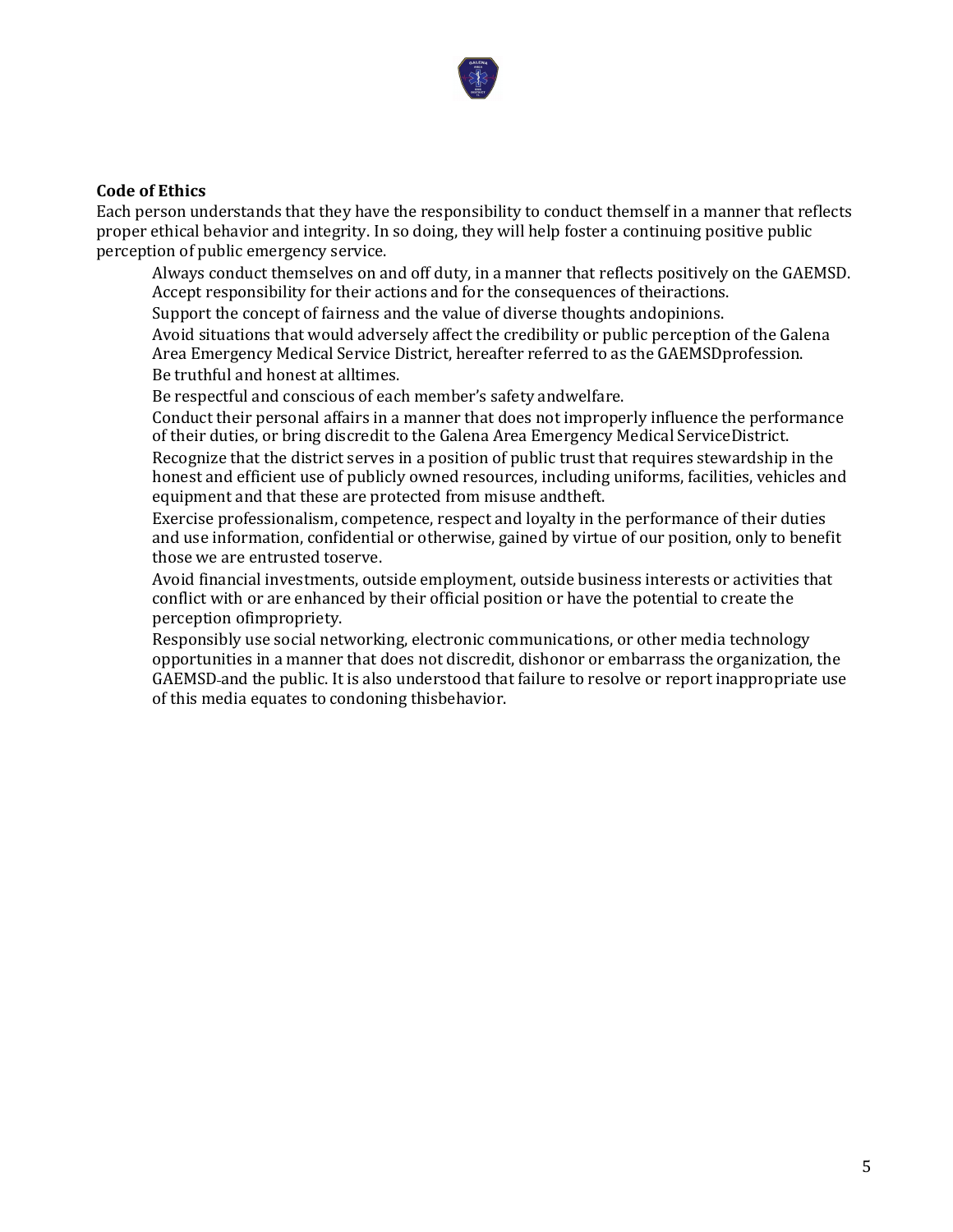

### **POLICY: Billing for Services Rendered and Patient Accounts Credit andCollection**

Services rendered will be billed using the District's fees in effect at the time of service except for those patients who sign a "Refusal of Services" form and receive no treatment other than an initial assessment. Those patients who call for a lift assist will only be charged after the third time called within one calendarmonth.

No discounts will be allowed for any third-party payer other than those required by federal or stateregulation.

Active Galena EMS Association members and active Board of Directors with a balance remaining from GAEMSD patient billing, after all third-party payments have been received will have that balance written off as a MemberAllowance.

Private Pay accounts that reach the ninety (90) day old period without any payment or response to the standard three billings will be automatically forwarded to the collection agency. All requests to reduce or write off the patient's portion of a bill will be done in writing by the requestor and forwarded to the Board President. Those requests and any other accounts selected for placement with a collection agency or write off to bad debt will be presented to the Board of Directors at the regular monthly meeting. No patient name, only the account number will be used to identify an account during the Board'sreview.

Accounts with balances due after all insurance payments have been received are considered Private Pay accounts and as such will be sent three (3) statements. If there is no payment or response the accounts will be automatically forwarded to the collectionagency.

Medicare requires ambulance services to bill an all-inclusive rate plus mileage and accept the Medicare's Fee For Servicerates.

IllinoisDepartmentofHealthandHumanServiceisalwaysthepayeroflastresort.Theyrequire ambulance services to bill an all-inclusive rate plus mileage and accept their Fee For Service rates.

Specific rates are subject to change and may be adjusted as needed and approved by the GAEMSD Board of Directors and may be found in Appendix A.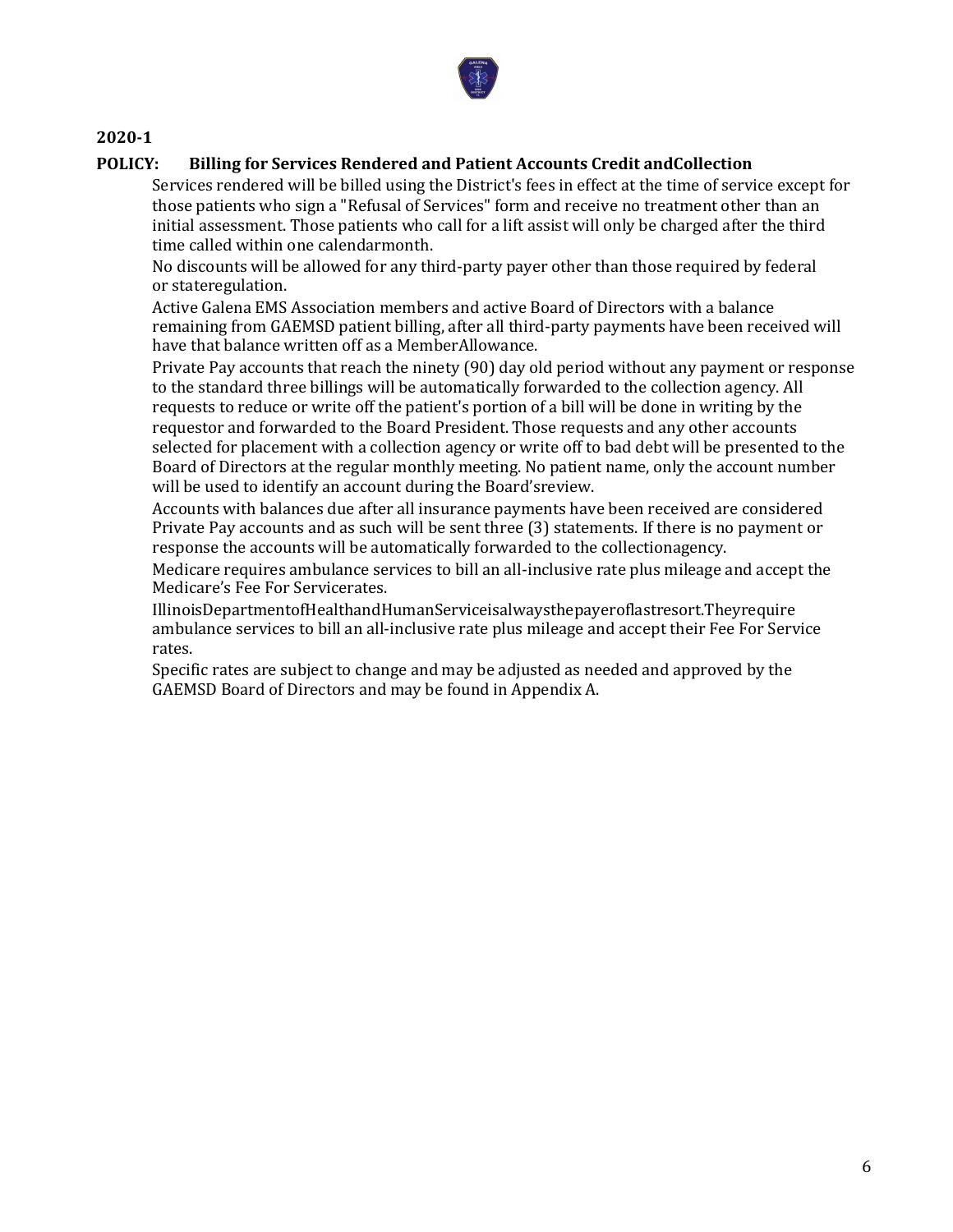

# **2020-2 Policy: Records Retention**

# **Pre-Hospital Care Reports (PCRs) and Attached Documents**

PCRs and attached documents will be filed in alphabeticalorder.

Stored in properly marked storage boxes by calendar year, at the Galena EMSfacility.

Kept for ten (10) calendar years from the year in which they werecreated.

Records for minors must be kept until after the minor turns 20. The minor's report after ten (10) years will be placed in minor's records folder which will be reviewed, after a minor reaches the age of 20 the records are to be pulled anddestroyed.

PCRs are destroyed by shredding, during the eleventh year, except those involving a minor.Before destroying the reports, a list with date of shredding, by who, and a description of what was destroyed will be completed and kept on file at the Galena EMS facility.

## **Attorney requested PCRs**

When **an**attorney requests a PCR**,**the date the copies of the PCR is forwarded to the attorney is to be documented on the attorney's letter**.** The originals of the request for record documents are to be attached to the original PCR and its documents**.** The PCR and attached documents are to be **refiled**in their appropriate file location. See the billing schedule in Appendix A.

# **Billing records**

Records that are billed will be stored in properly marked storage boxes by calendar year at the Galena EMSfacility.

Kept for ten calendar years from the year in which they werecreated.

Billing records are destroyed by shredding during the eleventh year. Before destroying the reports, a list with date of shredding, by who, and a description of what was destroyed will be completed and kept on file at the Galena EMS facility.

## **Annual audit reports**

The Annual audit and federal and state tax returns will be retained indefinitely in the District office. These will include the annual Audit & IRS 1099 records.

## **Monthly financial statements**

Monthly financial reports, paid bills and other financial items will be stored by Fiscal Year in properly marked storage boxes at the Galena EMS facility. Kept for eight (8) fiscal years after the year they were created. The reports/statements will be destroyed by shredding during the ninth (9th) year. Before destroying the reports, a list with date of shredding, by who, and a description of what was destroyed will be completed and kept on file at the Galena EMS facility.

# **Digital Storage**

All reports, to include Billing Records, Annual Audit Reports and Monthly Financial Statements will be stored digitally at the Galena EMS facility.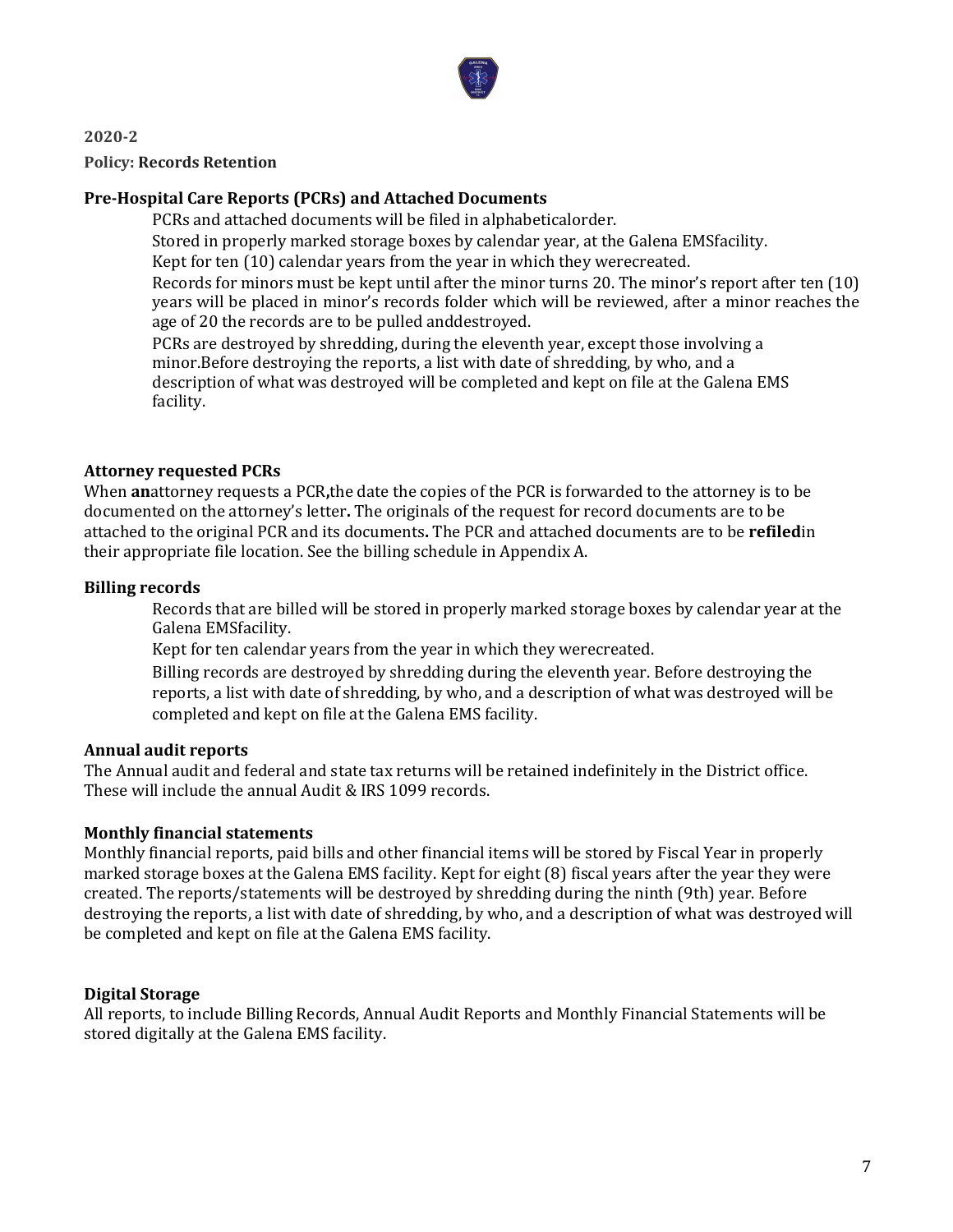

# **Policy: Check written and Credit Card use / Contracts / Donations / Vendor Proof of Liability Coverage**

# **Written Checks and Use of the Credit Card**

All invoices are approved at the regular District board meeting. There will be no check written or debit applied without Board approval, and there will be no blank check signed.All expenditures of the corporation shall require two (2) signatures on the check/draft payment.

One credit card will be issued to the Board President, Coordinator, Administrative Assistant and Fleet Manager for District purchases only, and a limit will be established for purchases. The card issued to Board President, Coordinator and Administrative Assistant will have a limit of \$5,000 and the Fleet Manager will have a limit of \$1,000.

A credit card will be issued to the President, Vice President, and Treasurer of the EMS Association**,** with a limit of \$1,000; with the EMS Association having the approval of all purchases.

When a regular monthly meeting is cancelled pursuant to the By-Laws and not rescheduled until the following month, all regular monthly expenditures for that month shall be approved and paid.

**Contract Generation**: Contracts are created with the intended customer in coordination with the District Board.

Contract Review: Prior to final authorization, all contracts must be submitted for review and approval by the District Board, and the District attorney.

The final signed copy of the contract and all updates will be placed in a master contract file. A District Board motion must approve all contracts. All contracts will be signed by two of the following personnel; District President, Vice President and or their designee.

## **Vendor Proof of Liability Coverage**

The **C**oordinator or their designee shall obtain from all vendors that enter or do work on the property of Galena Area Emergency Service District proof of liability coverage before any work or delivery can be completed. Once proof of coverage is obtained it will be kept on file.

## **Donated Funds Distribution and Use**

All donations that are received will be given to the District BoardTreasurer

The District Board Treasurer will advise the District Board of thedonation.

Donations received by the District that are specifically restricted by the Donor will be deposited in the appropriate District's bankaccount.

If the restricted donation is over \$10,000 a Certificate of Deposit may be obtained until the funds are spent as per the donor'srequest.

Donations received that are not specifically restricted by the Donor for the use of the District will be forwarded to the Treasurer of the Galena Area EMS Association for deposit in the appropriate EMS bank account. Copies of all receipts and expenditures will be forwarded to the District's Accounting Clerk for entry into the District's financial reportingsystem.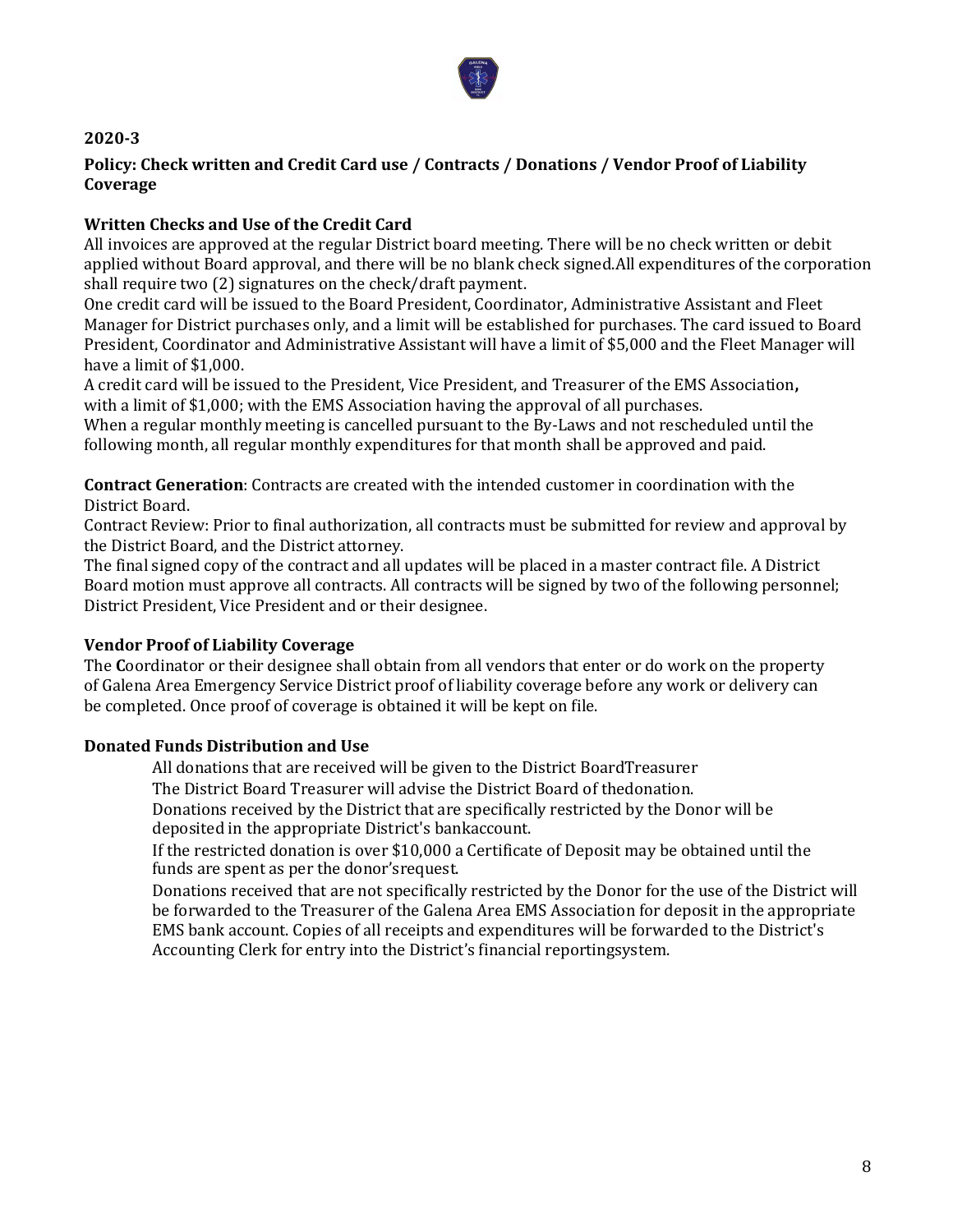

# **POLICY: Compensation**

## **EMS Personnel**

The pay period is monthly in the form of a direct deposit to each member's account. Recording the time should be completed on an EMS scheduler program. Everyone must complete both state and federal W-4 forms, direct deposit form and return all completed forms to the Coordinator. Emergency contact information must be provided to the coordinator for worker compensation.

The District Board will set the EMS personnel compensation for on-call time and per call for all EMR, EMT, Drivers, and stipend for completing a PCR. The amount will be listed on Appendix C.

If a member would happen to have personal clothing damaged on a call, the member should notify the Coordinator immediately, and fill out a reimbursement form (Operational Procedure Manual). Once the Coordinator approves the damages, the member can obtain replacement, and then submit the bill to the Coordinator, for reimbursement. The Coordinator will submit the bill to the District Board for the member to be reimbursed.

# **Coordinator**

The District Board, as a part of the hiring process, will set the rate of compensation. If at that time the District Board determines the need to hire an assistant, their compensation will be a part of the hiring process.

# **District Board Members**

Any Board Member will be reimbursed for actual expenses by turning in the appropriate receipt for reimbursement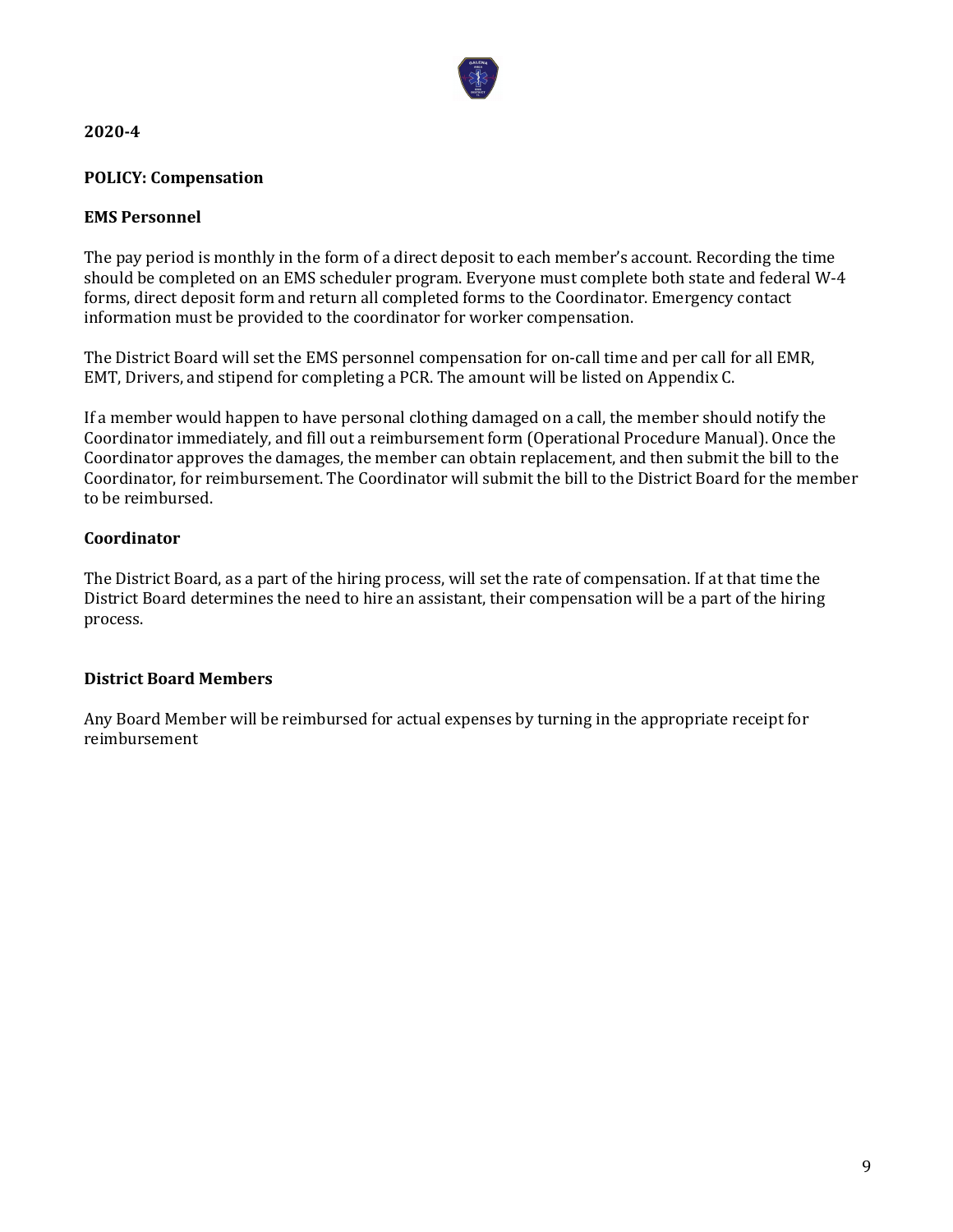

#### **2020-5 Policy: Discipline - RULES AND REGULATIONS**

The following Rules are Regulations reflect GAEMSD Board Policy.

- 1. All members shall familiarize themselves with the organization's *Operational Policy Manual (OPM)*, MercyHealth™ Protocol, and Rules and Regulations, herein collectively identified as 'Guiding Documents'.
- 2. A plea of ignorance of any Guiding Documents will not be accepted as an excuse for violation of same.
- 3. Members will enforce and abide by these Guiding Documents. Infractions are to be reported promptly to the EMS Coordinator.
- 4. The penalty for failure to comply with and/or enforce these Guiding Documents will be addressed in the following manner:

Employment (membership) with the Galena Area Emergency Medical Service District is at will, meaning that bothyou andtheorganizationremain free to terminate the relationship at any time, for any reason, with or without notice. Nothing in this Manual shall be construed to alter the atwill nature of employment within the organization, and nothing in this Manual shall be construed to create a contractual relationship between Galena Area Emergency Medical Service District and any employee (member) where such a relationship does not otherwise exist.

- A. Theconceptof"progressivediscipline" willbeimplementedandpracticedbyGalenaAreaEMS District members. The degree of penalty imposed on an employee for a specific offense shall be dependent upon numerous considerations, including severity of infraction, cost incurred to the organization in time and/or materials, the interval between violations, and the length and quality of the member's service record. An employee being counseled or reprimanded is one thing; one being suspended or terminated is quite another. All discipline must be based on a solid foundation. This means that discipline will follow a course of action that progresses through a proper and fair procedure. Thus, mild penalties, such as documented verbal counseling or written reprimand, will be used when appropriate prior to implementing severe penalties such as suspension(s) or termination. Again, the degree of penalty must fit the severity of the offense.
- B. All disciplinary issues will be dealt with according to Galena Area EMS District Policy. The Progressive Discipline Policy will be provided to all members. It is their responsibility to be familiar and compliant with Board Policy. It is important to note that attendance, or lack thereof, does not fall under the category of discipline. Due to the nature of our service, and the obvious relationship between public safety servicesandamember'sdesire and responsibility to provide that service, a lack of participation on the call schedule, training sessions, EMS meetings and/or a general lack of participation in the GAEMSD organization will be addressed under the atwill provision and not be impacted by any disciplinary criteria or policy. Attendance issues are not related to discipline but recognized as an organizational commitment and dedication issue and addressed by the at will provision of this policy.
- 5. Members will follow the chain of command, if applicable, when pursuing any operational or disciplinary issue. No member has the authority to go to any GAEMSD Board Member without first notifying the EMS Coordinator or theirdesignee.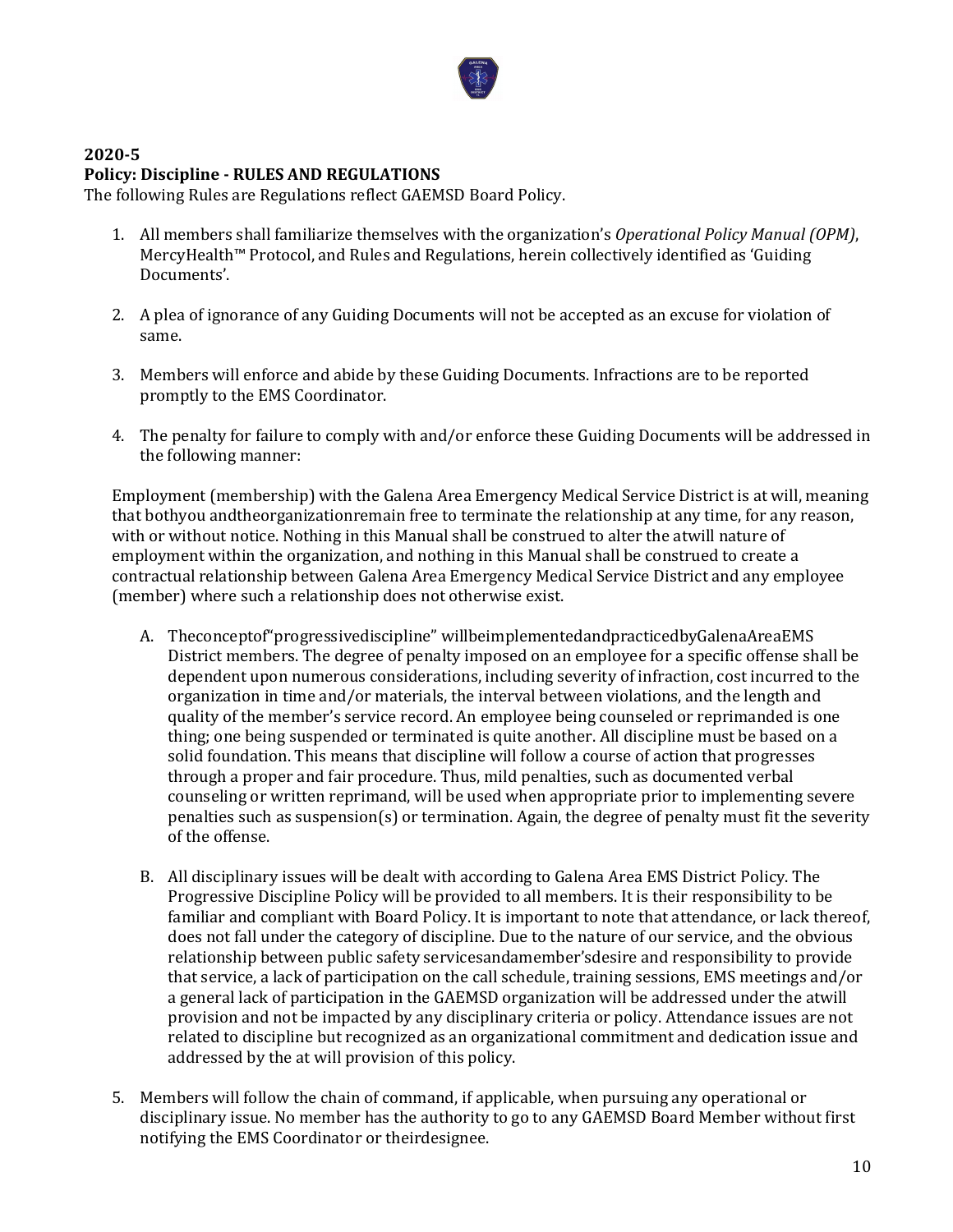

- 6. Members shall respond to calls in a safe manner with the understanding that there are few traffic exceptions allowed for EMS personnel while driving either theirpersonal vehicle or an ambulance.
- 7. No member shall enter the EMS Station, respond to an alarm, or attend a meeting, or other department sanctioned event or activity while under the influence, to any degree, of alcohol, drugs, marijuana or any other debilitating substances. Doing so will result in immediate termination.
- 8. Good conduct and behavior of all personnel is critical to getting the job done. All members will respect all other members and will conduct themselves in a professional and respectful manner, regardless of the chain of command and situational circumstances. Members will not harass or engage in any verbal or physical altercation with other GAEMSD personnel or other public safety personnel.
- 9. Members shall maintain a professional demeanor and appearance when dealing with the public. All interactions with the public will be courteous and respectful. Public use of profanity, obscene language, and unnecessary criticism of public members, victim or otherwise, will not be tolerated.
- 10. All crew members can collectively make a decision that impacts a safe conclusion in an emergency. There are situations in which a "decision challenge" needs to fall on the person with the most experience.
- 11. Members will provide to the EMS Coordinator a *Member Emergency Information Form* with current contact information as well as other pertinent information that can be used in the event of a member illness or injury.
- 12. No member shall speak slightingly of the race, religion, color, creed, age, marital status, national origin, ancestry, gender, sexual preference, medical condition, handicap, character or reputation of any person. All members will show due respect to all members, Board members, and the public. Harassment is considered a serious offense that will not be tolerated.
- 13. Ambulance Drivers will drive with care without exception. Our goal on any call response is to arrive as soon as reasonable possible without taking unnecessary and stupid chances that can cause an accident or injury. Anymechanical defects, damage, or missing equipment will be promptly reported to the Coordinator and recorded
- 14. Members shall be responsible for the security, care and condition of all vehicles, equipment, PPE and other equipment issued or available to them. If any equipment is found to be in substandard condition for any reason, the problem will be promptly addressed and brought to the Coordinator's attention.
- 15. Any member of who misplaces or damages GAEMSD-owned property due to negligence or carelessness (as opposed to normal use or accidental damage) will be subject to discipline. The Coordinator will make a recommendation to the GAEMSD Board as to whether reimbursement costs to replace said equipment will be required from the member, as well as the dollar amount of any such reimbursement.
- 16. All members will follow a standard routine for cleaning and maintenance of the station, vehicle, and equipment.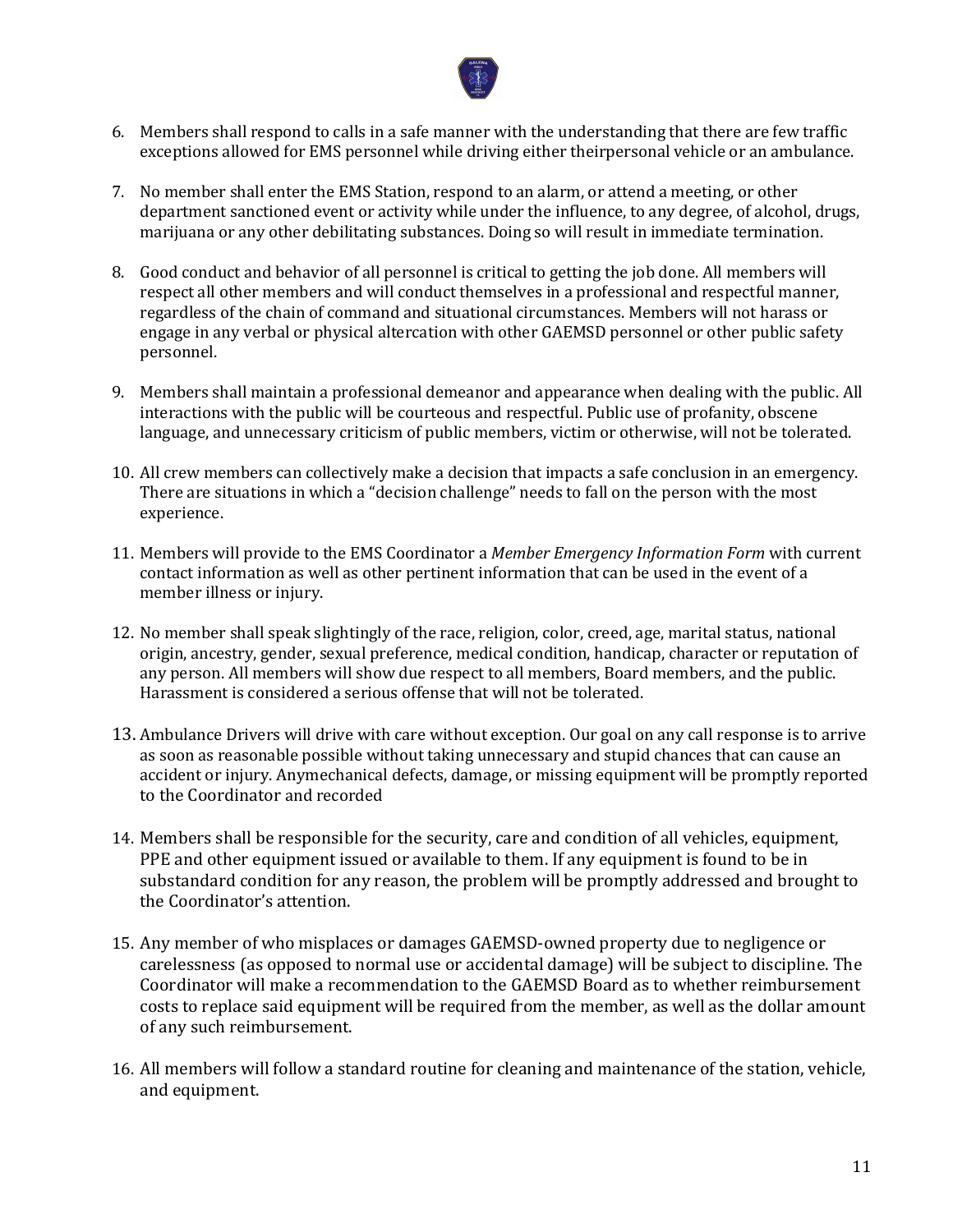

- 17. Weapons of any kind will not be allowed on GAEMSD property, including ambulances, or while on a response assignment and during transit. They can be secured in the member's personnel vehicle. On-duty Law Enforcement personnel are exempt from this policy.
- 18. Smoking or use of tobacco products, including vaping of any kind, will not be allowed, and no one will display, smoke, inhale, or chew tobacco, or marijuana, on GAEMSD property, or on any ambulance at any time.
- 19. Members will use communication equipment and social media devices in an appropriate, respectful, or ethical manner as to not bring discredit or embarrassment to the GAEMSD. This includes the sharing of organizational or duty-related photos, documents and commentary that are not intended to be viewed within the public domain due to personal privacy laws and the Health Insurance Portability and Accountability Act (HIPAA).
- 20. In the event of a conflict between these Rules and Regulations within this Operational Policy Manual and GAEMSD policies and standards, these Rules and Regulations will prevail, until properly addressed by the Coordinator in coordination with the Board President.

#### **Grievance**

A grievance may be initiated by any member against the coordinator or against any other member of the service. The primary purpose of the procedure is to insure that the chain of command is to follow equitable solutions of thegrievance.

The chain of command is followed as presented in Appendix B.

If the grievance is not resolved in the initial meeting, the member and/or Association must submit the grievance in writing, within ten business days to the next level inthe chain of command. A meeting will be arranged within four business days. The District Board or the Coordinator shall not take any reprisal against any member because of said person's participation in a grievance process. All documents, communications, and records dealing with a grievance shall be filed separately from the personnel files of the participants. A grievance may be withdrawn at any level without establishing precedent.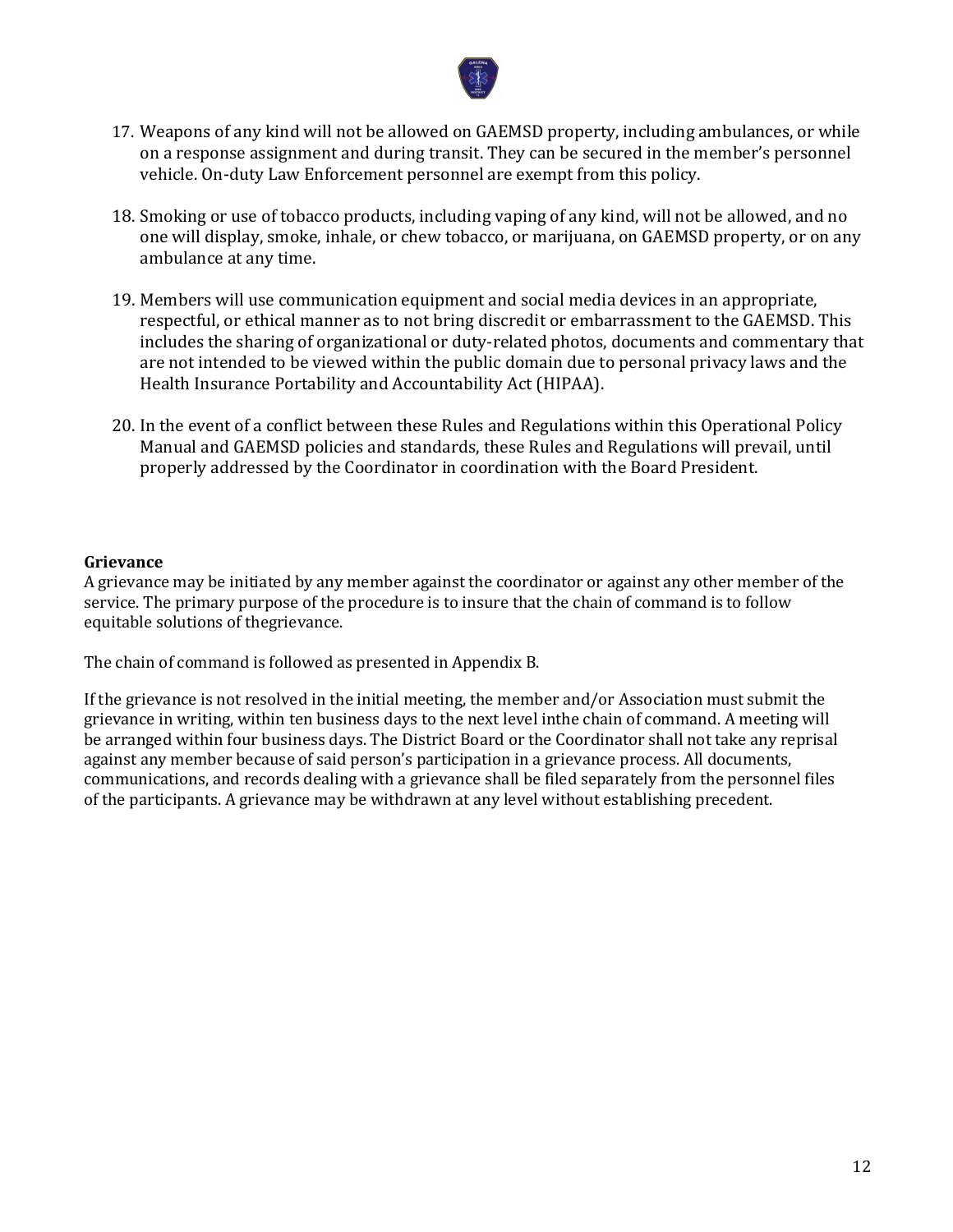

#### **POLICY: Harassment**

Galena Area Emergency Service District is dedicated to a harassment free environment. Any behavior, actions, words, jokes, pictures or comments based on an individual's race, color, religion, sex/gender, age national origin, disability, citizenship, veteran status, genetic information or any other legally protected category will not be tolerated. All forms of harassment, including intimidation and retaliations are damaging to the EMS environment, as outlined in the Operational Manual.

If a member feels they are a victim of harassment or sexual harassment they should bring the concern to the attention of the Coordinator immediately. If anyone feels harassed by the Coordinator they can and should contact the District Board President.

**Galena Area Emergency Medical Service District 217 SummitStreet Galena, Illinois 61036** 

 **Contactinformation:815.777.3575** 

 **Email: galenaems@gmail.com**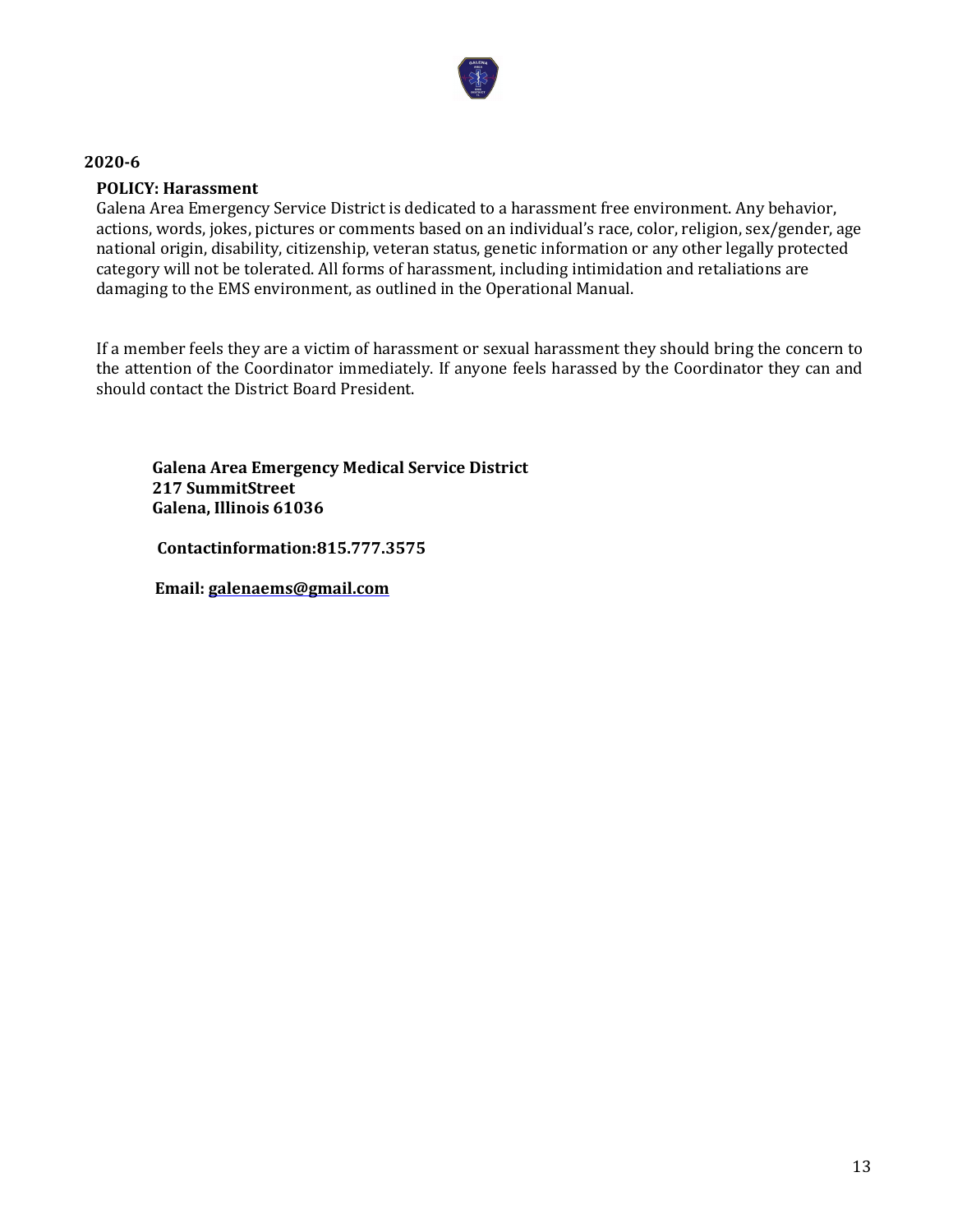

# **2020-7 Social Media Policy**

Social media provides a valuable means of assisting the service, as well as the organization and their respective members in meeting community education, community information and other related organizational and community objectives. GAEMSD also recognizes the role that social media tools may play in the personal lives of District and/or Association members.

This policy is a means to provide guidance of a precautionary nature as well as provide restrictions and prohibitions on the use of social media by District and/or Association members. members.

The website and the District Facebook page shall be approved by the BoardPresident, or designee, and shall be overseen and administered by a member assigned to be responsible for information services.

Social media page(s) should link to the District's official website. Social media page(s) should be designed for the target audience(s) such as the community, civic leadership clubs, as well as potential recruits and Galena Area Emergency Service District organization members. Social media pages should state that the opinions expressed by visitors to the site do not reflect the opinions of the GAEMSD.

Social media pages shall clearly indicate that posted comments will be monitored and that the GAEMSD reserves the right to remove obscenities, obvious discriminatory content, off-topic comments, and personal attacks.

## **Department-Sanctioned Use**

GAEMSD members representing the organization via personal social media outlets shall abide by the following rules:

Always conduct themselves as representatives of GAEMSD, and shall adhere to all District and/or Association standards of ethical behavior and conduct and observe conventionally accepted protocols and properdecorum.

Observe and abide by all copyright, trademark, and service mark restrictions in posting materials to electronicmedia.

DO NOT post, transmit, or otherwise disseminate confidential information, including photographs or videos, related to department training, activities, or work-related assignments without express written permission of the Board President or their designee.

DO NOT conduct political activities or conduct personal business on GAEMSDcomputers.

## **Potential Uses**

Social media is a valuable investigative tool when providing information including, but not limited to:

Roadclosures Public Community Relationsinitiatives Special and Publicevents Weatheremergencies Major events in the jurisdiction that affects the entirecommunity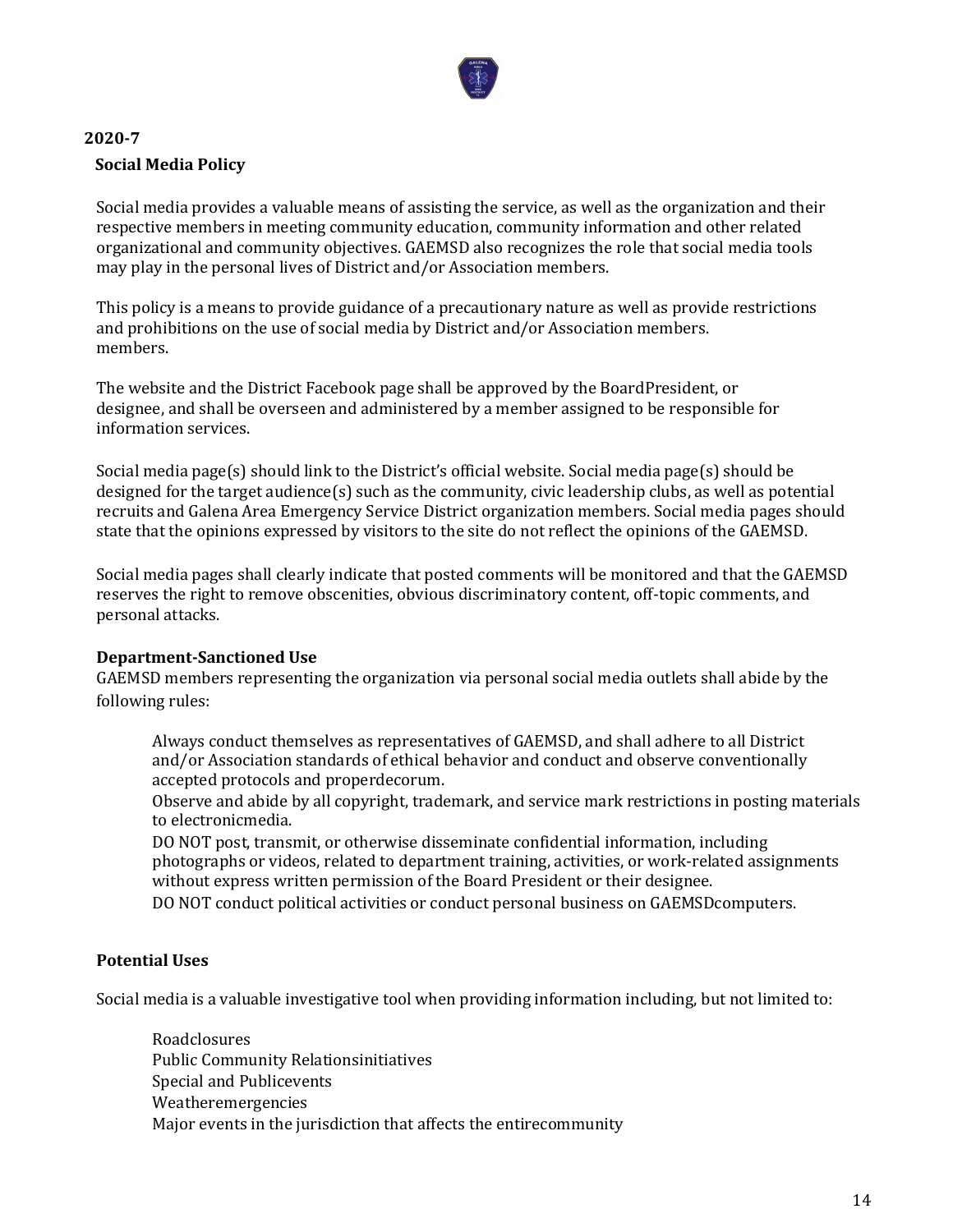

# **2020-8 POLICY: ConfidentialInformation**

The nature of the work undertaken by Galena Area EMS District demands that the service and everyone associated with the service adheres to strict confidentiality standards. Furthermore, all personnel of GAEMSD are bound to the rules set forth by the HIPAA Privacy Rules. GAEMSD strictly forbids all personnel from revealing patient's name or identifying any details to any party outside the service. No personnel shall take picture(s) and transmit those pictures to others, including other EMS persons, unless in the course of the patient's care.

Moreover, personnel are not allowed to make any public statement on behalf of GAEMSD, either orally or in writing, without the express permission of the District Board President. Anyone found to have made any public statement on behalf of the services without prior permissionmay besubject to disciplinary action up to and including termination.

All phone calls, emails or personal contact from a reporter or news media must be forwarded to theBoard President or their Designee.

The GAEMSD endorses the secure use of social media to enhance communication and information exchange, streamline processes, and foster productivity with its members.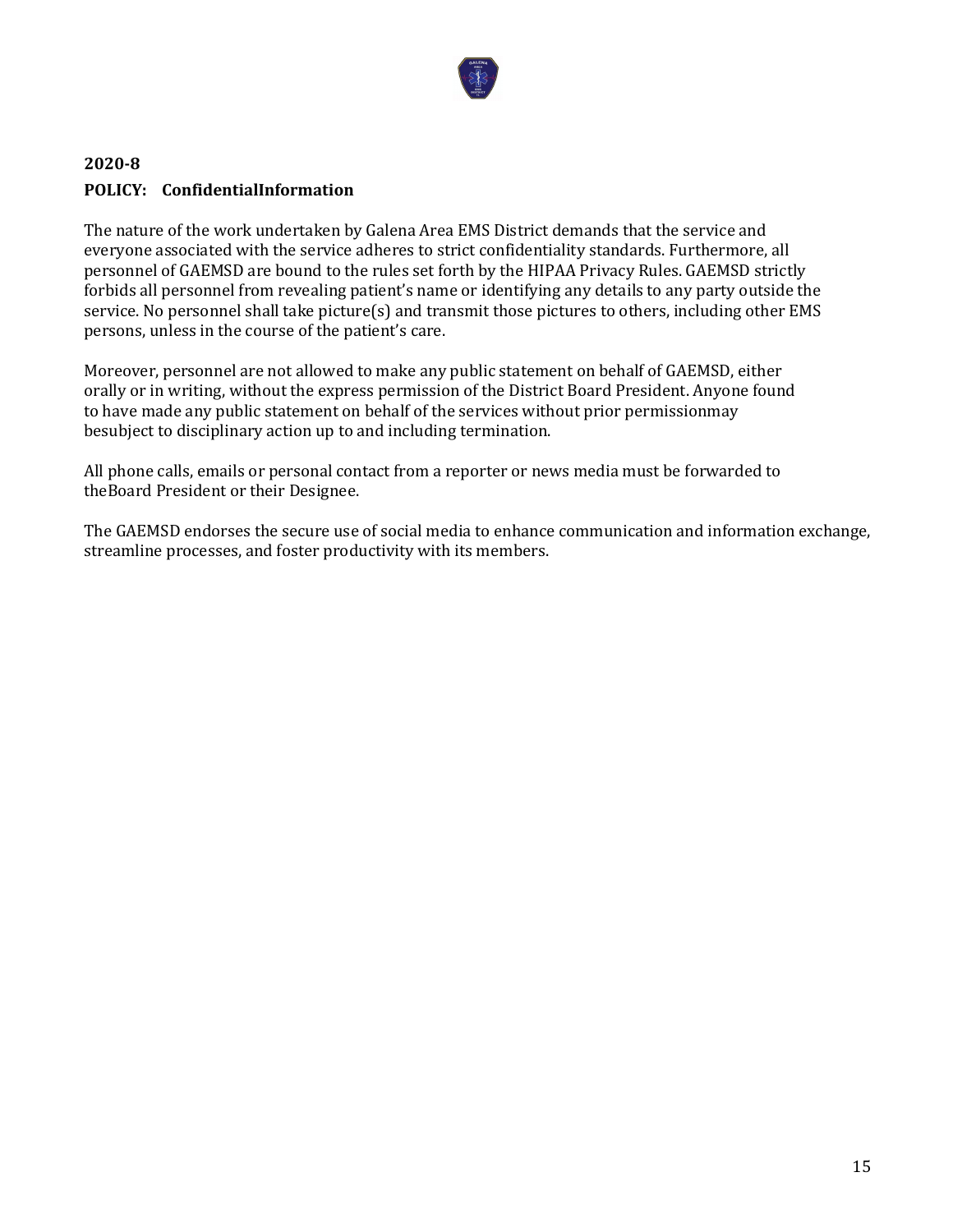

# **2020-9 Policy: HIPPA – Protected Health Information**

**Purpose of this Notice**: The Galena Area Emergency Medical Service District is required by law to maintain the privacy of certain confidential health care information, known as Protected Health Information or PHI, and to provide you with notice of our legal duties and privacy practices with respect to your PHI. This notice describes your legal rights, advises you of our privacy practices and lets you know how the Galena Area Emergency Medical Service District is permitted to use and disclose PHI aboutyou.

The Galena Area Emergency Medical Service District is also required to abide by the terms of the version of this Notice currently in effect. In most situations we use this information as described in this Notice without your permission, but there are some situations where we may use it only after we obtain your written authorization, if we are required by law to do so.

**Uses and Disclosure of PHI**: The Galena Area Emergency Medical Service District may use PHI for treatment, payment and healthcare operations, in most cases without your written permission. Examples of our use of PHI:

**For Treatment**: This includes verbal and written information that GAEMSD obtains about someone and uses pertaining to their medical condition and treatment provided to them by GAESD and other medical personnel (Including doctors and nurses who give orders to allow us to provide treatment). It also includes information EMS personnel give to other health care personnel to whom they transfer the patient's care and treatment and includes transfer of PHI via radio or telephone to the hospital or dispatch center as well as providing the hospital a copy of the written record we create while providing treatment and transport.

**For Payment**: This includes any activities GAEMSD must undertake to get reimbursed for the services provided to a patient, including such things as organizing their PHI and submitting bills to insurance companies (either directly or through a third-party billing company), management of billed claims for services rendered, medical necessity determination and reviews, utilization review and collection of outstanding accounts.

**For Health Care Operations**: This includes quality assurance activities, licensing and training programs to ensure that GAEMSD personnel meet our standards of care and follow established policies and procedures, obtaining legal and financial services, conducting business planning, processing grievances and complaints, creating reports that do not individually identify the patient for data collection purposes, fundraising and certain marketing activities.

**Internet, Electronic Mail and The Right to Obtain a Copy of Paper Notice on Request:**If GAEMSD maintains a web site; GAEMSD will prominently post a copy of this Notice on our web site. If the patient allows, GAEMSD will forward the patient a Notice by electronic mail instead of on paper and the patient may also request a paper copy of the Notice.

**Use and Disclosure of PHI Without Patient's Authorization**: The Galena Area Emergency Medical Service District is permitted to use PHI without patient's written authorization or opportunity to object in certain situations, including: GAEMSD is not required to give the patient an accounting of GAEMSD uses of the patient's PHI for which they have already given GAEMSD written authorization. If they want an accounting of their personal medical information that GAEMSD has used or disclosed, that is not exempt from the accounting requirements, the patient should contact the privacy official listed at the end of this Notice.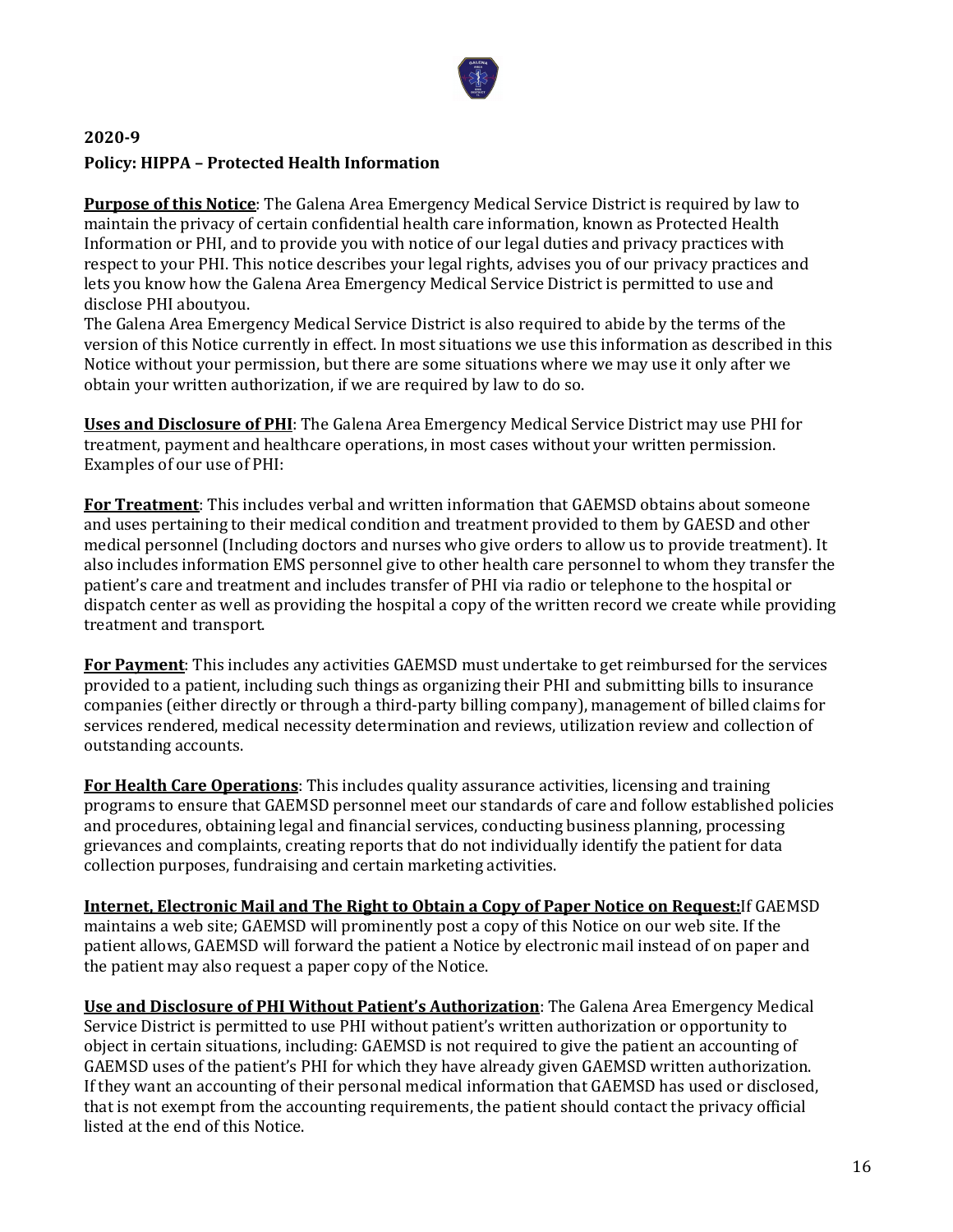

# **The Right to Request that GAEMSD Restrict the Uses and Disclosures of the Patient's PHI**: The

patient has the right to request that GAEMSD restrict how they use and disclose the patient's medical information that GAEMSD has about the patient's treatment, payment or health care operations, or to restrict the information that is provided to family, friends and other individuals involved in the patient's health care. If the patient requests a restriction and the information they asked GAEMSD to restrict is needed to provide the patient with emergency treatment, then GAEMSD may use the PHI or disclose the PHI to a health care provider to provide the patient with emergency treatment. The Galena Area Emergency Medical Service District is not required to agree to any restrictions the patient requests, but any restrictions agreed to by the Galena Area Emergency Medical Service District are binding on the Galena Area Emergency Medical ServiceDistrict.

**Revisions to the Notice:** The Galena Area Emergency Medical Service District reserves the right to change the terms of this Notice at any time, and changes will be effective immediately and will apply to all PHI that we maintain. Any material changes in the notice will be promptly posted in our facility and posted to our web site, if we maintain one. You can get a copy of the latest version of this notice by contacting the Privacy Official listedbelow.

**Patient's Legal Rights and Complaints**: If the patients believe their privacy rights have been violated, they have the right to file a complaint with the Galena Area Emergency Medical Service District, or, the Secretary of the United States Department of Public Health and Human Services via the U.S. Department of Health and Human Services Office for Civil Rights, 200 Independence Avenue, Washington, DC 20201 by Phone 1-877-696-6775 or visiting www.hhs.gov/ocr/privacy/hipaa/complaints/. The patient will not be retaliated against in any way for filing a complaint with us or to the government. Galena EMS has an obligation to contact the patient in the event a breech occurs that may compromise the privacy or security of their information. Should the patient have any questions, comments or complaints, they may direct all inquiriesto the privacy officer listed below. Individuals will not be retaliated against for filing a complaint.

**Galena Area Emergency Medical Service District 217 SummitStreet Galena, Illinois 61036** 

 **Contactinformation:815.777.3575** 

 **Email: galenaems@gmail.com**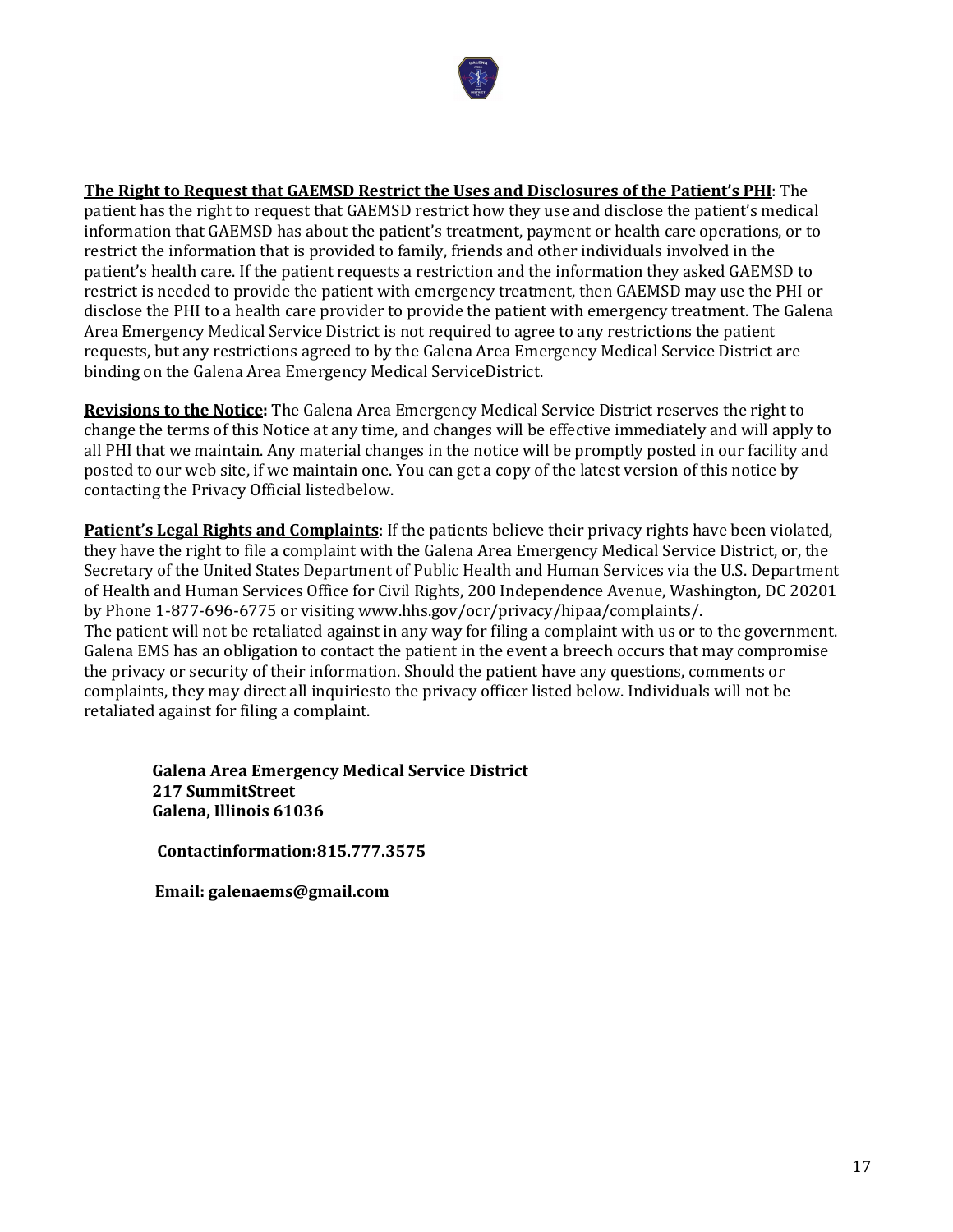

# **2020-10 Policy: Alcohol, Drugs and Tobacco**

The Galena Area Emergency Medical Service District campus is a tobacco free zone. Smoking or use of any tobacco products, including vaping of any kind, will not be allowed, and no one will display, smoke, inhale, or chew tobacco, or marijuana, on GAEMSD property. Signs will be posted to inform all who may use or enter the facility.

# **2020-11 Policy: Tuition and Mileage Reimbursement**

The District will pay the tuition and mileage for active association members in good standing who wish to complete an approved program for licensure as a First Responder EMR, EMT Basic or EMT Intermediate, hereafter referred to as EMR, EMT-B or EMT-I.

For a Paramedic course reimbursement, the Association member(s)will require the Coordinator's approval.

The District will require the student to sign a "Promissory Note for Training Tuition and Mileage" (see Operational Manual) prior to enrollment in a course.

Mileage driven to the course site will be reimbursed at the IRS mileage rate in effect at the time the mileage is incurred.

Student ride time with the District will be paid only if the member is a licensed EMR, EMT-B or EMT I enrolled in higher study level and covering their licensed level. If the course the member is enrolled allows payment to be received.

Upon completion of their course work and ride time the student will have two months in which to complete their National Registry exam and file for an Illinois EMS license. Failure to comply will result in termination and the member will reimburse all funds expended by the District for training and mileage.

# **2020-12 Policy: Weapons**

Galena Area EMS Members cannot be in possession of any weapon at any meeting, function or response of the Galena Area EMS District. Members who are licensed to carry a concealed weapon will secure their weapon at home or in their personal vehicle. (Pursuant to 430 ILCS 66/65) Onduty Law Enforcement personnel are exempt from this policy.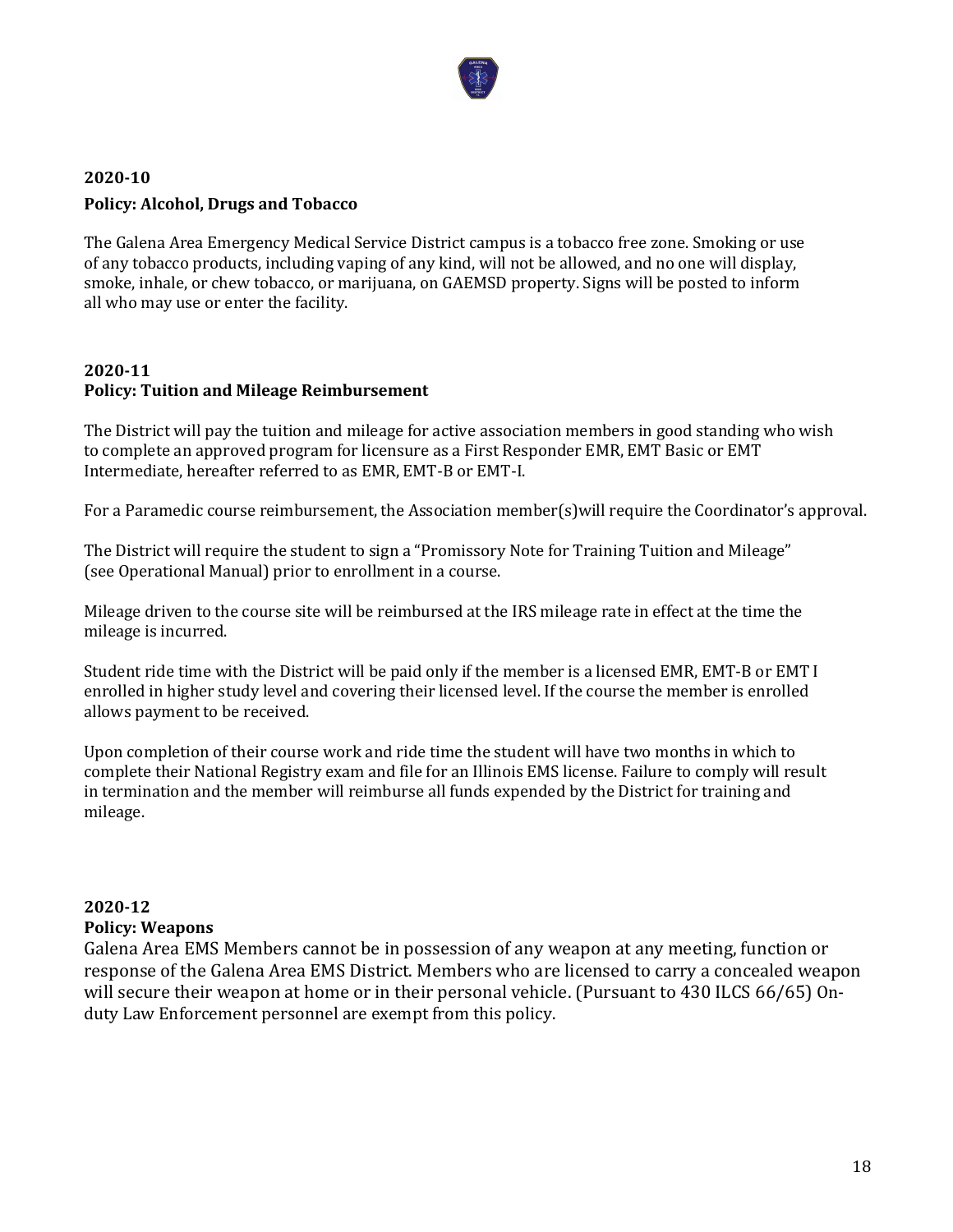

#### **Policy: Duties and Responsibilities of Officers President**:

Preside over the monthly the meeting of the District. To conduct all meetings using the Roberts Rules of Order.

Oversee correspondence for the District, in coordination with the EMSCoordinator. Establish permanent and ad hoc committees to conduct business, as needed. Appoint members to special and or permanent and ad hoc committees. Serve as an ex-officio member on allcommittees.

EnsurethatallmaterialpertainingtotheofficeofPresident,ingoodorder,isturnedoverto the newly electedPresident.

Grant approval of the use of the District Creditcard.

After District Board approval and authorization shall sign anycontracts*.* 

#### **Vice-President**:

Perform the duties of the President in their absence, or asdirected.

#### **Secretary:**

Preside at the meeting in the absence of the President andVice-President. Maintain accurate meeting minutes and attendance records formeetings. Provide via email; a meeting agenda, the previous meeting minutes, a current Treasurer's Report to all members of the District at least 48 hours prior to the monthlymeeting. EnsurethatallmaterialpertainingtotheofficeofSecretary,ingoodorder,isturnedoverto thenewly electedSecretary.

#### **Treasurer**:

Accuratelyrecordthefinancialtransactions,andensurealldisbursementsareproperly reviewed andapproved.

Ensureallchecksreceivedaredepositedinatimelymanner,andensurethebanking information iscurrent.

Cooperate with the outside accountants in conducting the District's annualaudit. Provide the EMSTreasurer with copies of the EMS financial documents asrequested Ensurethatallmaterialpertainingtotheofficeof Treasurer,ingoodorder,isturnedoverto thenewly electedTreasurer.

#### **Criteria for Cancellation of the Monthly Meeting of the Board of Directors**

The President may change or cancel a regular monthly meeting if necessary due to inclement weather, lack of pending business, lack of a quorum, or any other bonafide reason. If such cancellation is made the President shall make every responsible attempt to notify all Board Members, EMS personnel, and the public as soon as possible.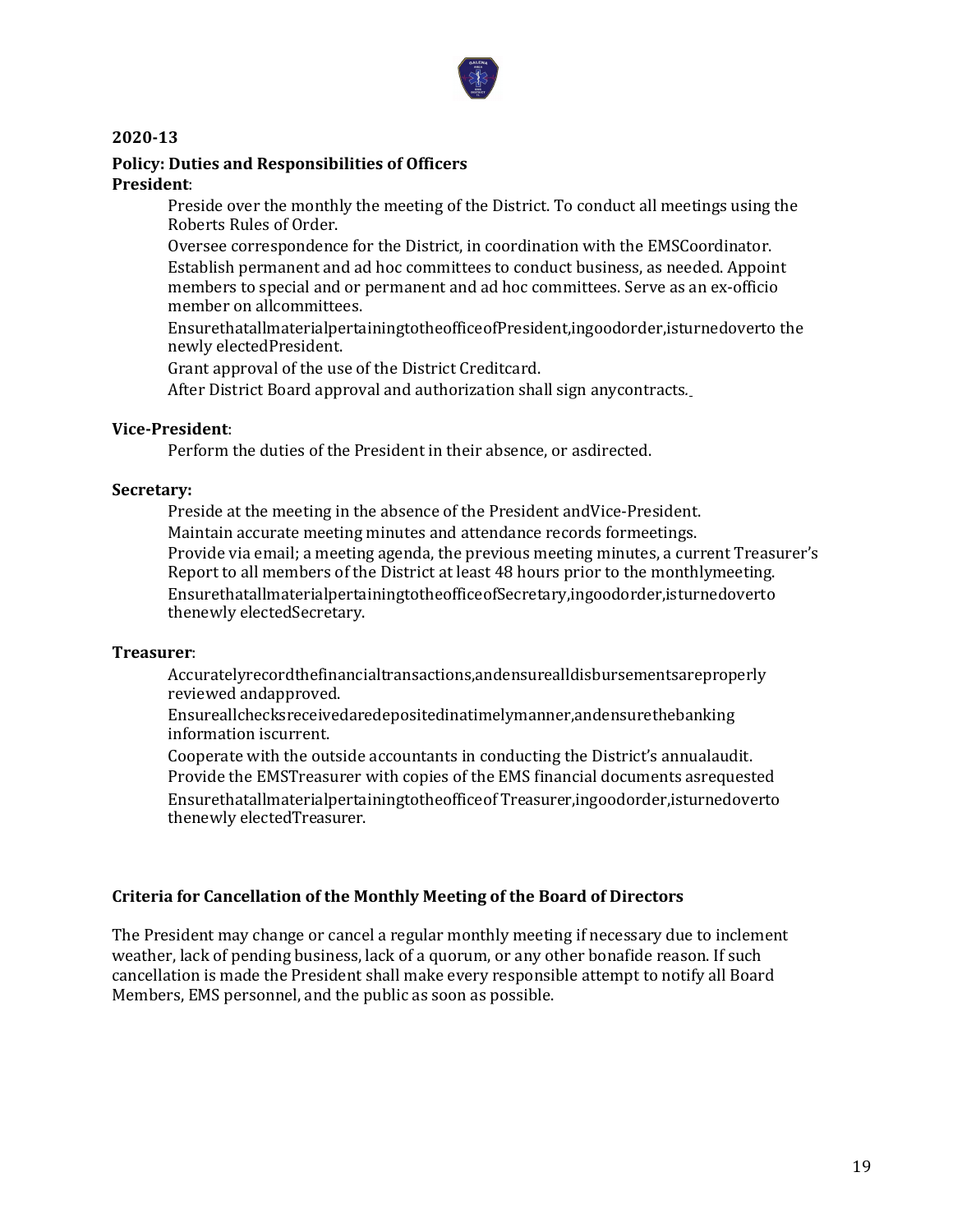

### **2020-14 Policy: Duties and Responsibilities of Coordinator GENERAL PURPOSE OF JOB DESCRIPTION**

The position of the Coordinator is appointed by the District Board of Directors and is responsible for the efficient functioning of the GAEMSD. The Coordinator shall oversee recruitment, supervise and train all EMS members, assign duties, prescribe policy, regulations, Standard Operating Guidelines, coordinate the billing process, coordinate the scheduling process, coordinate grant funding, and be responsible for all property and overall maintenance relating to Galena EMS.

The position of the Coordinator will ensure oversight and coordination of the GAEMSD administration and operationsis accomplished with the guidance and approval of the Board of Directors. The Coordinator is responsible to the Board of Directors, and reports GAEMSD activities and issues directly to District Board of Directors. The Coordinator will possess (within 3 months of hire) the necessary credentials with MercyHealth™, the Affiliate Hospital for the GAEMSD. The Coordinator will strive to ensure an active and positive relationship with MercyHealth™.

The purpose of this classification is to assume overall administrative and operational responsibility for the direction of personnel and activities of the GAEMSD. The Coordinator will be able to respond to emergency calls, and able to respond to incident situations requiring theirattention. The Coordinator shall plan, organize, and direct the administration and operations of the department; enforcing all applicable EMS and associated protocols and laws, including the maintenanceoftheEMSstation;apparatus,aswellasmanagementofallEMSstaffandEMSmembers who oversee specific EMS tasks, projects and other initiatives, and will keep the membership informed of GAEMSD initiatives,

This position requires extensive knowledge and skill regarding emergency medical service responsibilities and activities as well as the 'soft skills' necessary to effectively and efficiently communicates with EMS personnel, community members, patients, other customers, hospital personnel, the Board of Directors, the community, vendors, and other public safety agencies. This position requires excellent management skills, human resource experience, progressive and transformational leadership and the art of delegation and follow-up. A performance evaluation from designated GAEMSD Board of Directors will take place annually.

## **ESSENTIAL FUNCTIONS**

The following duties are normal for this position. The omission of specific statements of the duties does not exclude them from the classification if the work is similar, related, or a logical assignment for this classification. Other duties may be required and assigned.

Represents the City of Galena, Jo Daviess County, and those in our service district with pride and respect and be willing to devote the time necessary to provide quality service.

Directs the administrative and operational functions of the GAEMSD; takes responsibility for personnel, property, and the operation of the service, and serves as the chief steward of GAEMSD property, buildings, apparatus, and equipment, and be accountable to the public and to the District Board of Directors.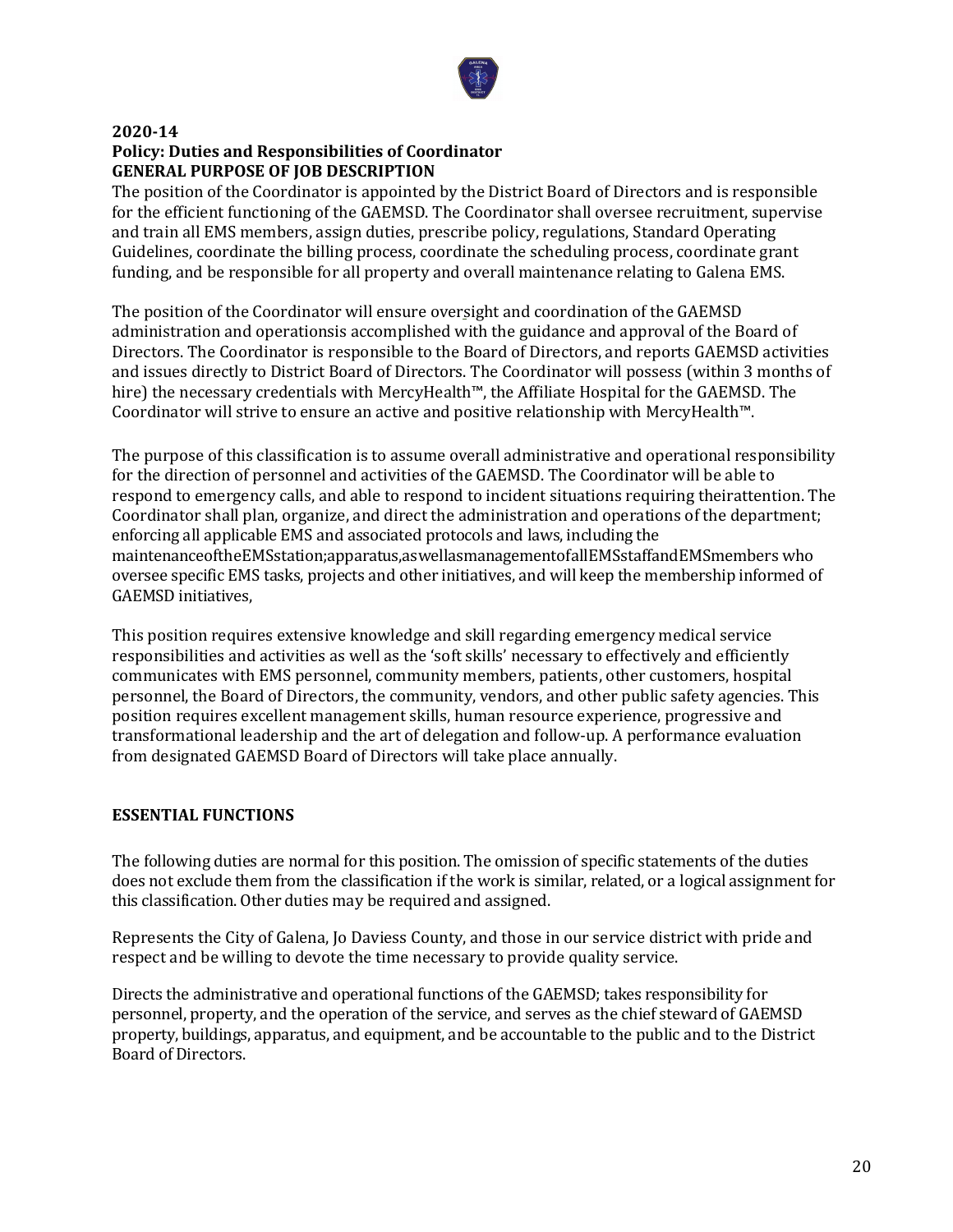

Assists with the GAEMSD budget preparation/facilitation; exercises control over expenditures; reviews revenue sources; seeks grant opportunities; approves purchases and maintains records of transactions, funds received, and allocation of funds; and accepts the concept of fiduciary responsibility that extends beyond the simple budget process.

Reviews policies and procedures, standard operating guidelines, and by-laws; takes necessary action to improve departmental operations and administrative functions and ensures that all guiding documents are reviewed, updated, and distributed at least every two years.

Develops and implements reporting systems that are compatible with Medical Control and billing software.

Prepares and Initiates recruitment and associated hiring with each new employee beingprovided with a hiring packet, a classroom orientation session, a familiarity of the operational policy, mentorship program and vehicle orientation, as well as any future standards requiring oversight and/or training.

Develops and maintains a mandatory EMS training program that meets all fundamental skills and applications requirements of the GAEMSD and Medical Control.

Ensures maintenance and security of GAEMSD records along with timely submission of reports required by the Board of Directors, Medical Control, and local, state, and federal authorities.

Supervises, directs, enables, and evaluates personnel, processes member concerns and problems, ensures counseling and disciplinary measures as needed; and provides overall supervision, management and leadership of all personnel.

Oversees the recruitment, retention, succession planning, as well as the orientation and mentorship process; and oversees and coordinates GAEMSD personnel training, with coordination with Medical Control and other applicable authority.

Ensures compliance with city, county, state, and national EMS mandates and guidelines and contributes time as needed to county, state, and national public safety organizations.

Ensures development, maintenance, and reporting of detailed response data that can be used as a measurement for future projects and future success.

Reviews all electronic and written documentation and correspondence directed to the Coordinators Office.

Develops, implements, and maintains GAEMSD system programming for education of the public by promoting emergency medical preparedness while serving as a recruitment tool.

Evaluates and procures necessary personnel, apparatus, materials, and supplies.

Determines the need for committees and selects committee members, based on organizational needs.

Regularly meets with GAEMSD personnel as a means of sharing organizational issues and selects teams to assist in the management process which encourages member engagement and interest.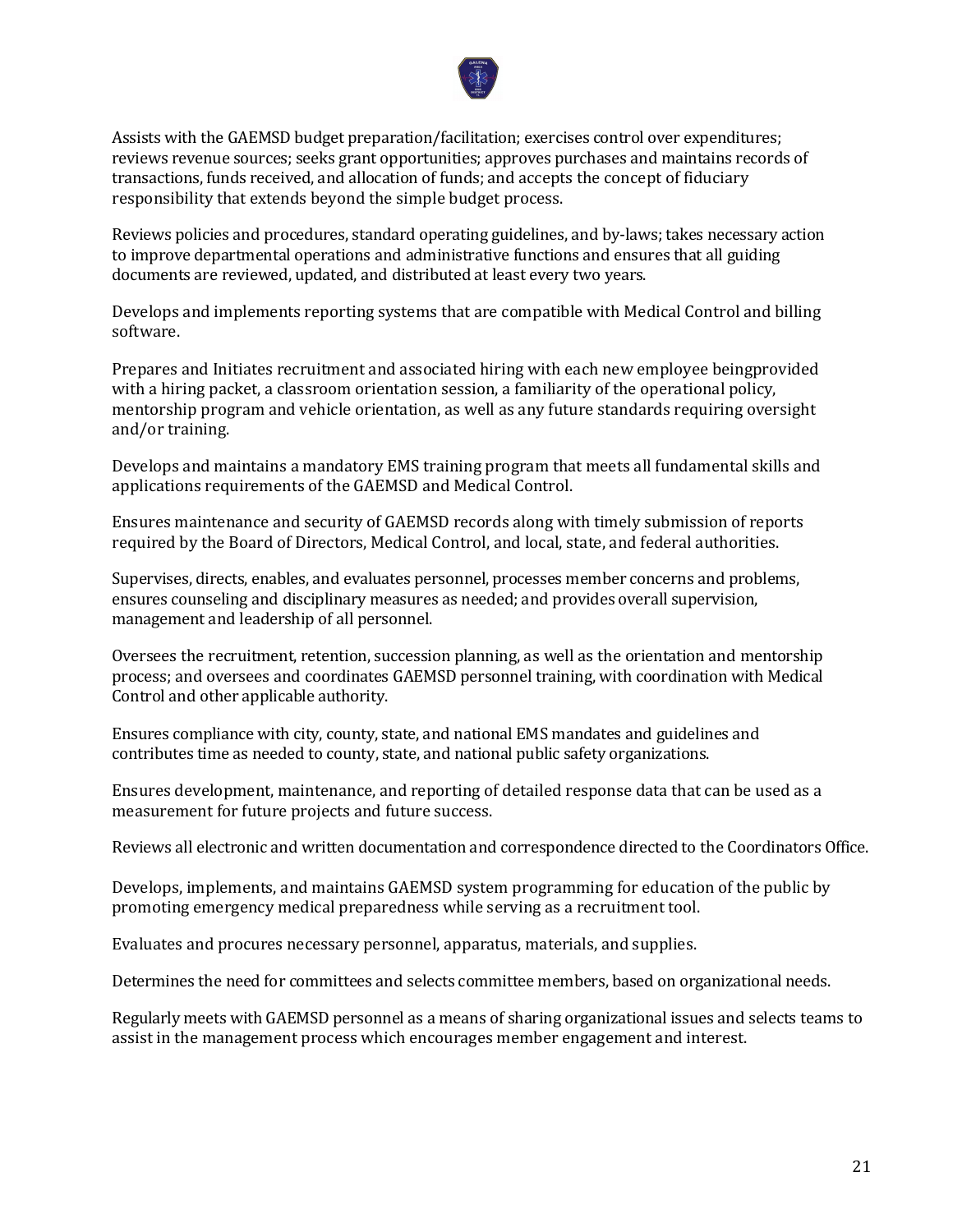

Performs complex administrative work in the development and application of policy designed to facilitate efficient and effective emergency medical services to the Galena Area EMS District.

Determines department needs and objectives and develops a process for strategic teambuilding and assignments that will accomplish these needs.

Serves as the GAEMSD liaison to the response area and associated communities and to public safety partners including other emergency service providers, law enforcement, fire rescue, EMS first responder organizations, the county Emergency Manager, as well as the GAEMSD Board of Directors and local elected officials. Serves as the GAEMSD liaison to community groups, agencies, and organizations; represents the GAEMSD at various functions**,**and maintains effective relationships with the media, the public, and city and county staff.

Attend regular meetings of the Galena EMS Association, the GAEMSD, Mutual Aid Box Alarm System (MABAS), the Local Emergency Planning Committee (LEPC), the Jo Daviess County EMS Coordinators, as well as other pertinent public safety meetings.

#### **RECOMMENDED KNOWLEDGE, SKILLS, AND ABILITIES**

Comprehensive knowledge of all aspects of emergency medical servicesoperations.

Promotes good internal and external relationships and quality ofservice.

Exceptional management, coordination and collaboration skills**,** and the ability to communicate complex concepts in both written and oral formats, including public presentations.

Be willing to delegate authority as required within the NIMS and ICSframework.

Ability to develop and maintain accurate records, articulate findings clearly in reports, and train others in completing accuratereports.

Documented EMS trainingexperience.

Ability to interact with and positively motivate volunteer personnel in a variety of situations.

Possess strong analyticalabilities.

Proficiency with Microsoft Office and spreadsheetapplications.

Excellent time management, delegation and project managementskills.

Knowledge of County, State and Federal EMS policy andregulation.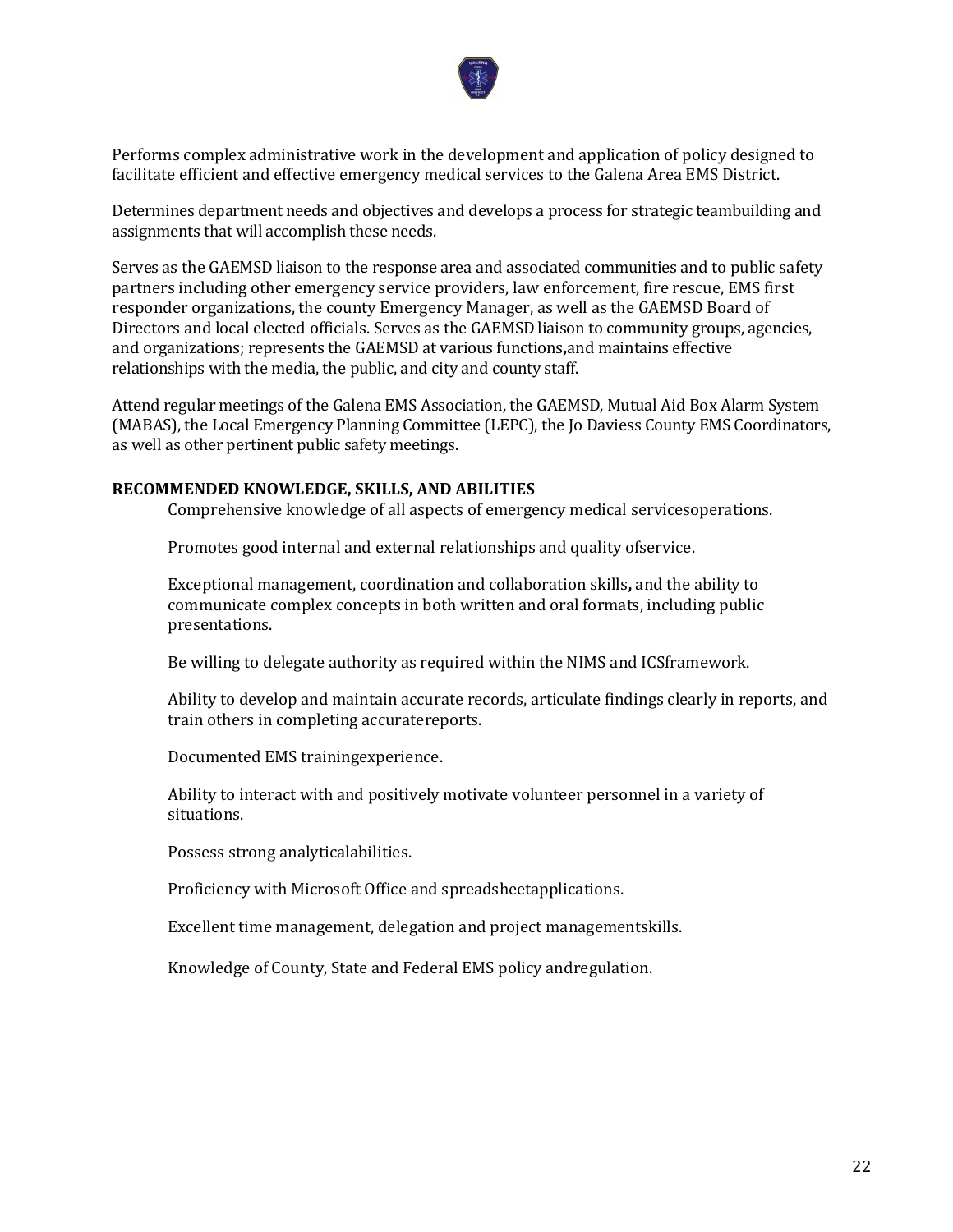

# **2020-15 Policy: Freedom of Information Act Officers and Open Meeting Training**

# **FOIA OfficerRegistration**

FOIA Officers must successfully complete this electronic training curriculum within 30 days after assuming the position. Thereafter FOIA officers must successfully complete the training each year that theycontinue to serve as a FOIA officer**.** The Public Access Counselor in the Attorney General's office is responsible for developing these training programs.

## **Open Meeting Electronic Training**

Each Board of Director subject to theOMA must successfully complete the electronic training between January 1, 2012 and January 1, 2013. Those persons who become members of a public body after January 1, 2012 must complete the electronic training not later than 90 days after the member takes the oath of office or otherwise assume responsibilities as a member of a public body. A member who completes the training and files a copy of the certificate of completion with the public body is not required to subsequently complete this training under subsection (b). The Public Access Counselor in the Attorney General's office is responsible for developing these training Programs.

All Open Meeting Act designees must successfully complete the electronic training on an annual basis. When a public body designates an additional employee, officer or member to receive this training, that person must successfully complete the electronic training within 30 days after that designation. The Public Access Counselor in the Attorney General's office is responsible for developing these training programs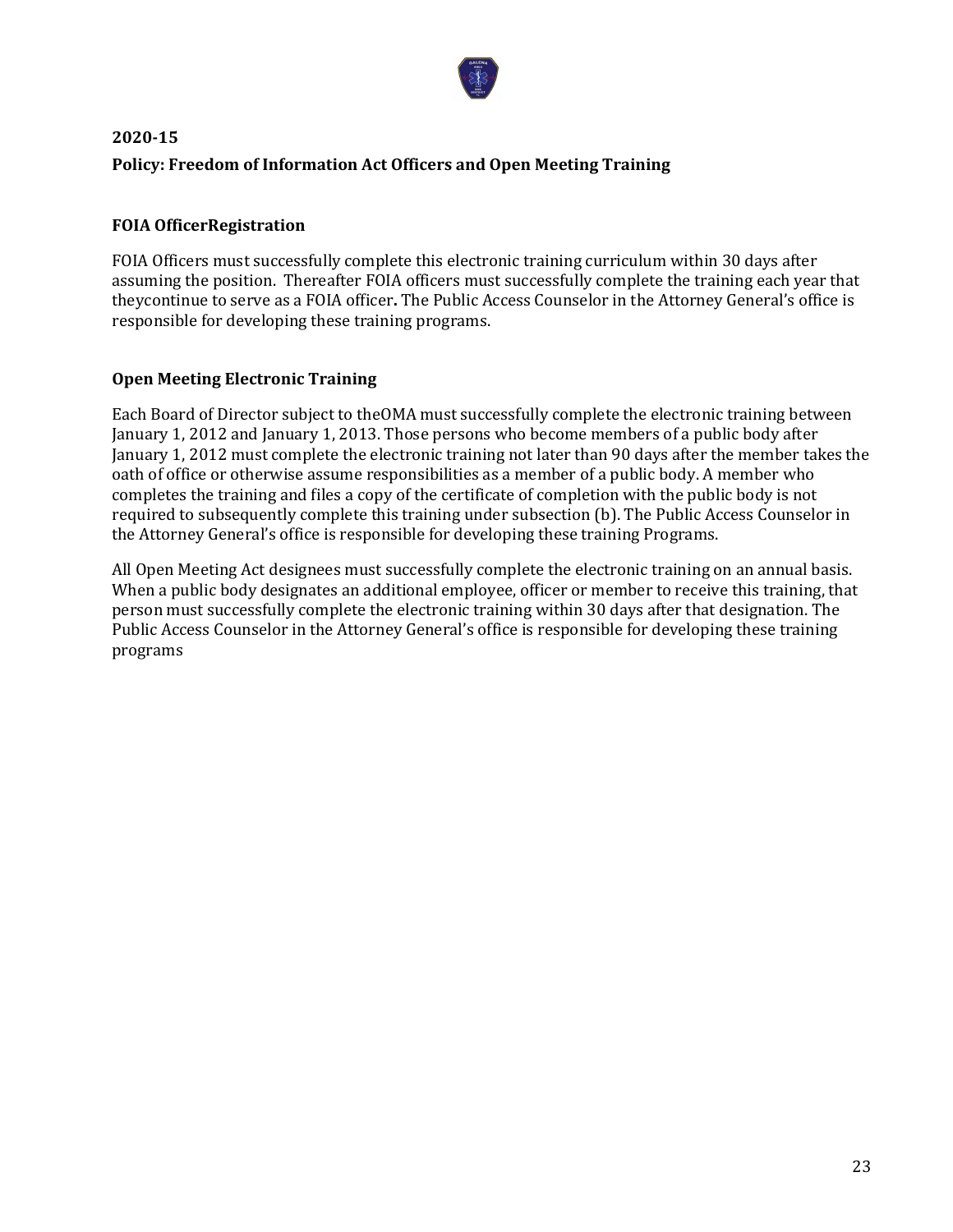

# **2020-16 Policy: FACILITY ACCESS AND SECURITY MONITORING**

This policy is written to insure all our members feel safe while in the building, and to secure all vehicles, equipment, electronics and supplies that are the property of GAEMSD. Each member's complete cooperation is required to make this policy achieve its intended purposes. Access and accountability will be monitored by a key fob/intercom and security monitoring system.

The building security system consists of three distinct systems**;**the key fob system, the intercom/remote door lock system, and recorded camera monitoring. The key fob system will allow members access to the building in general to specific rooms based on their role within the organization. It will record which members enter, or attempt to enter, specific areas of the station and the times that the entry was made. In addition, the intercom/remote door lock entry system at the main front door will allow those other than EMS and District Board members to communicate with personnel inside the station near the office area. Each door is controlled independently. If a member's key fob fails to open a door, try another door for access. All failed attempts to open a door using the assigned fob should be reported to the Coordinator.

A key fob with a specific number will be assigned and provided to EMS members and District Board members. The key fob is for the sole use of the person it was assigned, and it is not transferable at any time or for any reason. Anyone issued a key fob will be provided with this information and will acknowledge initial receipt of the key fob by signature and date. All key fob recipients will also annually acknowledge this policy on May 1 of each succeeding year. Each member is responsible and will be held accountable for maintaining theirkey fob. Should the key fob become misplaced or lost, it is the responsibility of the member to report the situation immediately to the Coordinator. A replacement key fob will be issued to the member upon receipt of a twenty-five- dollar (\$25.00) product and programming fee.

For emergency response purposes, an EMS key fob has been provided to the Galena Fire Department, via the Knox Box mounted on the front of the EMS Station**,** and the Galena Police Department.

This system allows access for vendors**,**community members, class participants, meetings, and other groups using our facility. These issues will be handled on a case-by-case basis and requires coordination with members knowledgeable of an event and the Coordinator's office.

The goal of this policy is to encourage all active members of the Galena Area Emergency Medical Services District (GAEMSD) to take pride in their organization and to accept responsibility for ensuring station security by complying with the access policy outlined herein. Keys fobs remain the property of the GAEMSD and may be retrieved at any time. Misuse of the key fob or failure to follow proper procedures will result in disciplinary action including forfeiture of access privileges. Such actions will be at the sole discretion of the Coordinator in coordination with the Board President.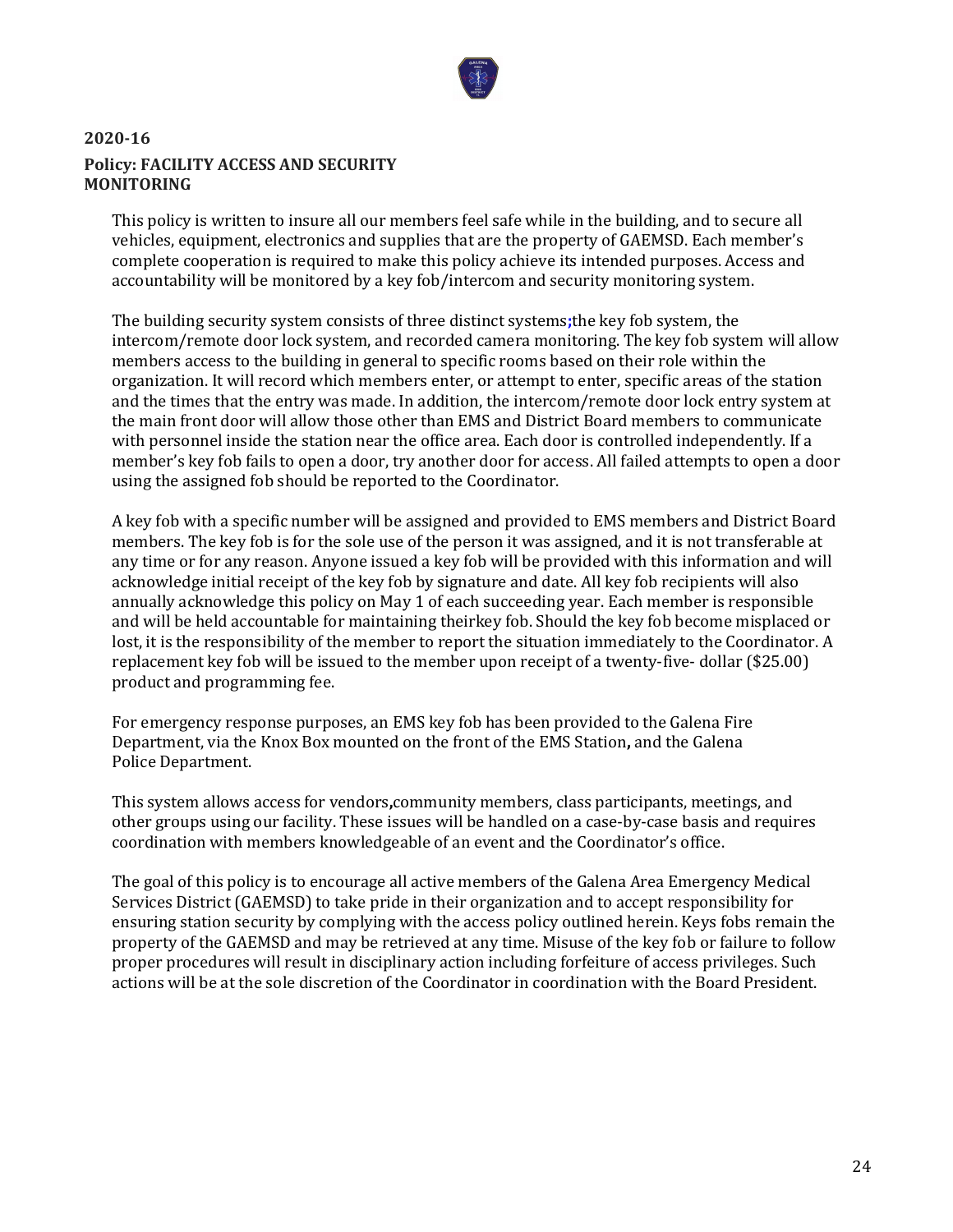

# **2020-17 Policy**: **CITIZEN'S COMMENTS**

Every monthly meeting Agenda has a provision allowing Citizen's Comments at the beginning of the meeting and again before the meeting is adjourned.

Those wishing to make a brief comment are not required to give advance notice.

Those making comments shall limit their comments to three (3) minutes per speaker and not more than 15 minutes in total as an Agenda item. The Board may, at its discretion, allow a speaker more time but reserves the right to ask that the topic be put on a subsequent meeting Agenda.

AMBULANCE > Galena > DISTRICT POLICY > Policy CITIZEN'S COMMENTS